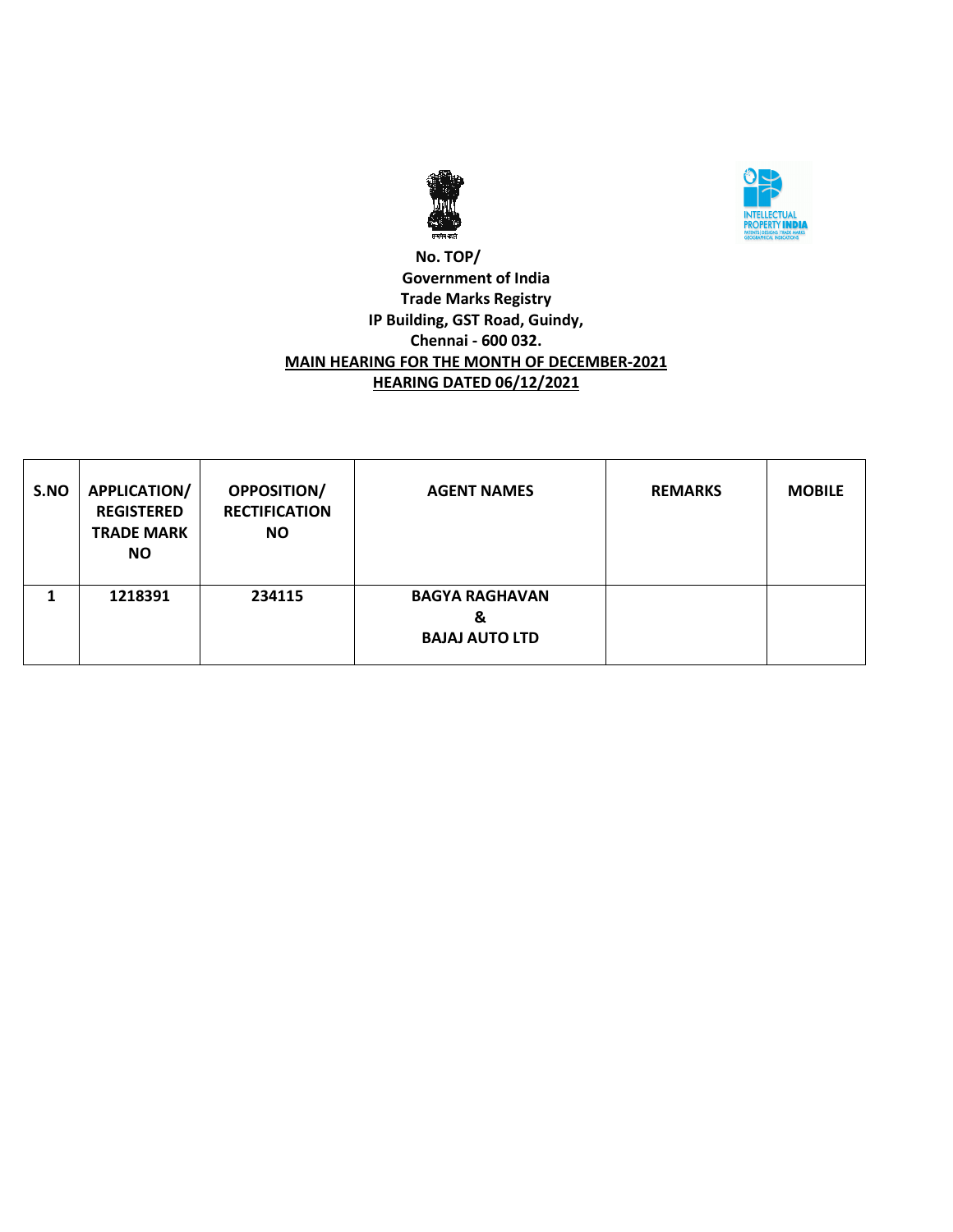



### **No. TOP/ Government of India Trade Marks Registry IP Building, GST Road, Guindy, Chennai - 600 032. OPPOSITION HEARING (TM-5-DELAY, TM-6 DELAY, RULE 45(1) DELAY, RULE 45(1) NOT FILED, RULE 46(1) DELAY, RULE 46(1) NOT FILED & REVIEW PETITION FOR THE MONTH OF DECEMBER -2021 HEARING DATED 06/12/2021**

| S.NO           | APPLICATION/<br><b>REGISTERED</b><br><b>TRADE MARK</b><br><b>NO</b> | <b>OPPOSITION/</b><br><b>RECTIFICATION</b><br><b>NO</b> | <b>AGENT NAMES</b>                                                                      | <b>REMARKS</b> | <b>MOBILE</b> |
|----------------|---------------------------------------------------------------------|---------------------------------------------------------|-----------------------------------------------------------------------------------------|----------------|---------------|
| 1              | 2698597                                                             | 893692                                                  | <b>C.REKHA KUMARI &amp;</b><br><b>R.NANDAKUMAR</b><br>&<br>ASHOK KUMAR J.DAGA, ADVOCATE |                |               |
| $\overline{2}$ | 3237140                                                             | 877658                                                  | <b>GIRIJA DESHPANDFE</b><br>&<br><b>ANAND AND ANAND</b>                                 |                |               |
| 3              | 2252184                                                             | 897838                                                  | <b>A.V.NATHAN ASSOCIATES</b><br>&<br><b>D.P.AHUJA &amp; CO</b>                          |                |               |
| 4              | 2252182                                                             | 897840                                                  | <b>A.V.NATHAN ASSOCIATES</b><br>&<br><b>D.P.AHUJA &amp; CO</b>                          |                |               |
| 5              | 2252180                                                             | 897842                                                  | <b>A.V.NATHAN ASSOCIATES</b><br>&<br><b>D.P.AHUJA &amp; CO</b>                          |                |               |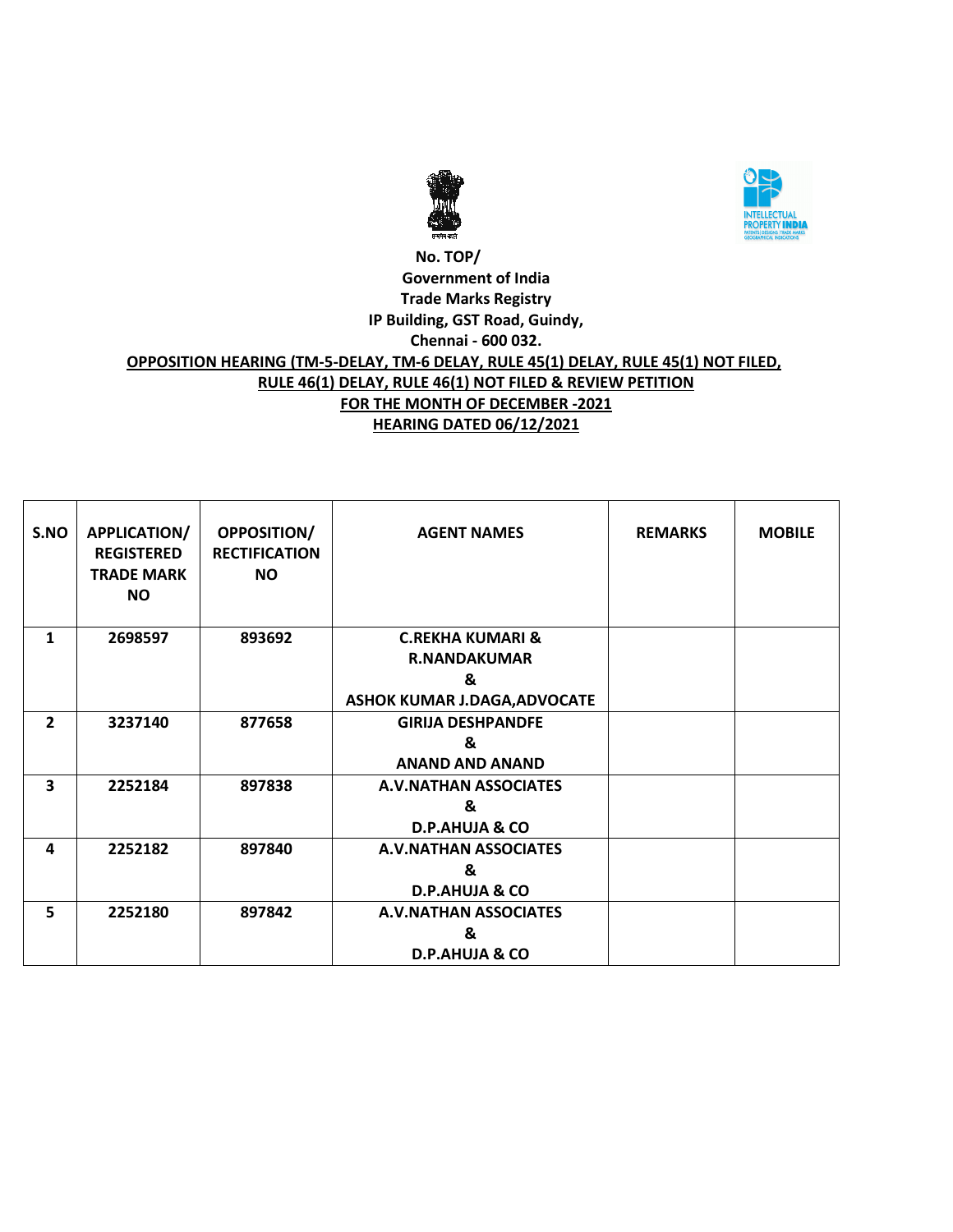| S.NO           | <b>APPLICATION/</b><br><b>REGISTERED</b><br><b>TRADE MARK</b><br><b>NO</b> | <b>OPPOSITION</b><br><b>NO</b> | <b>AGENT NAMES</b>                                                                       | <b>REMARKS</b> | <b>MOBILE</b> |
|----------------|----------------------------------------------------------------------------|--------------------------------|------------------------------------------------------------------------------------------|----------------|---------------|
| 6              | 2252177                                                                    | 897845                         | <b>A.V.NATHAN ASSOCIATES</b><br>&<br><b>D.P.AHUJA &amp; CO</b>                           |                |               |
| $\overline{7}$ | 2988812                                                                    | 903549                         | <b>ALTACIT GLOBAL</b><br>&<br><b>MAHTTA &amp; CO</b>                                     |                |               |
| 8              | 3690975                                                                    | 938194                         | <b>SUMAN K.V.</b><br>&<br><b>GROVER &amp; ASSOCIATES</b>                                 |                |               |
| 9              | 2528669                                                                    | 939311                         | <b>PUTHRAN &amp; ASSOCIATES</b><br>&<br><b>ANAND AND ANAND</b>                           |                |               |
| 10             | 3103589                                                                    | 911890                         | <b>L.R.SWAMI CO</b><br>&<br><b>IPR LAW ASSOCIATES</b>                                    |                |               |
| 11             | 4351479                                                                    | 1029357                        | <b>R.NAGARAJAN</b><br>&<br><b>DELHI REGISTRATION</b><br><b>SERVICE</b>                   |                |               |
| 12             | 3634593                                                                    | 922494                         | <b>LEGACY PARTNERS</b><br>&<br><b>KAYSER AND COMPANY</b>                                 |                |               |
| 13             | 3559727                                                                    | 896615                         | <b>L.R.SWAMI CO</b><br>&<br>V.U.BINDHU                                                   |                |               |
| 14             | 3891167                                                                    | 1012003                        | <b>RAO &amp; RAO</b><br>&<br><b>G.S.RIJHWANI &amp; CO</b><br>&<br><b>RAVI RAJ KOLLAR</b> |                |               |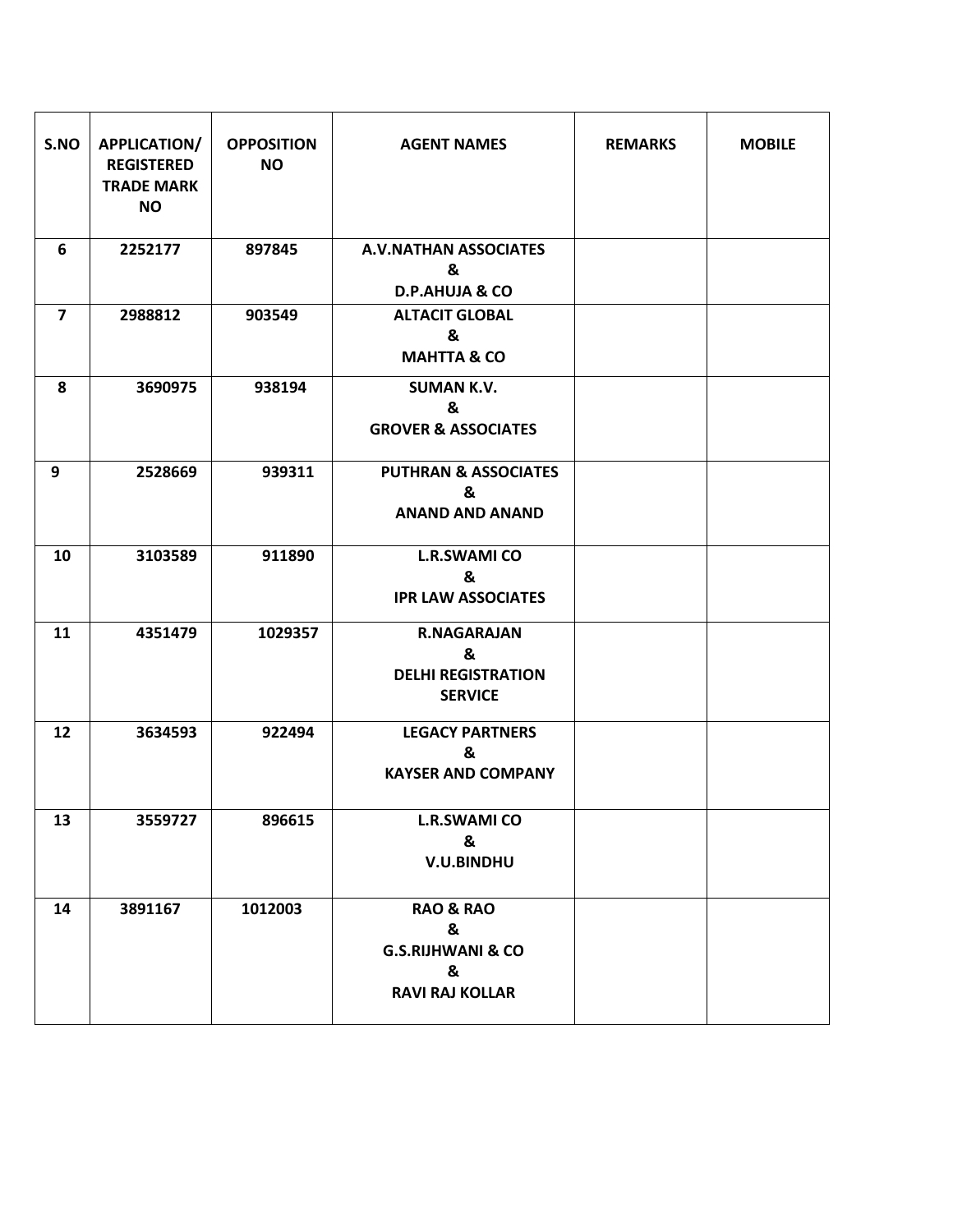



### **No. TOP/ Government of India Trade Marks Registry IP Building, GST Road, Guindy, Chennai - 600 032. MAIN HEARING FOR THE MONTH OF DECEMBER-2021 HEARING DATED 07/12/2021**

| S.NO | <b>APPLICATION/</b><br><b>REGISTERED</b><br><b>TRADE MARK</b><br><b>NO</b> | <b>OPPOSITION/</b><br><b>RECTIFICATION</b><br><b>NO</b> | <b>AGENT NAMES</b>                                       | <b>REMARKS</b> | <b>MOBILE</b> |
|------|----------------------------------------------------------------------------|---------------------------------------------------------|----------------------------------------------------------|----------------|---------------|
|      | 943597                                                                     | 137230                                                  | <b>ARUN KUMAR K.P.</b><br>&<br><b>D.P.AHUJA &amp; CO</b> |                |               |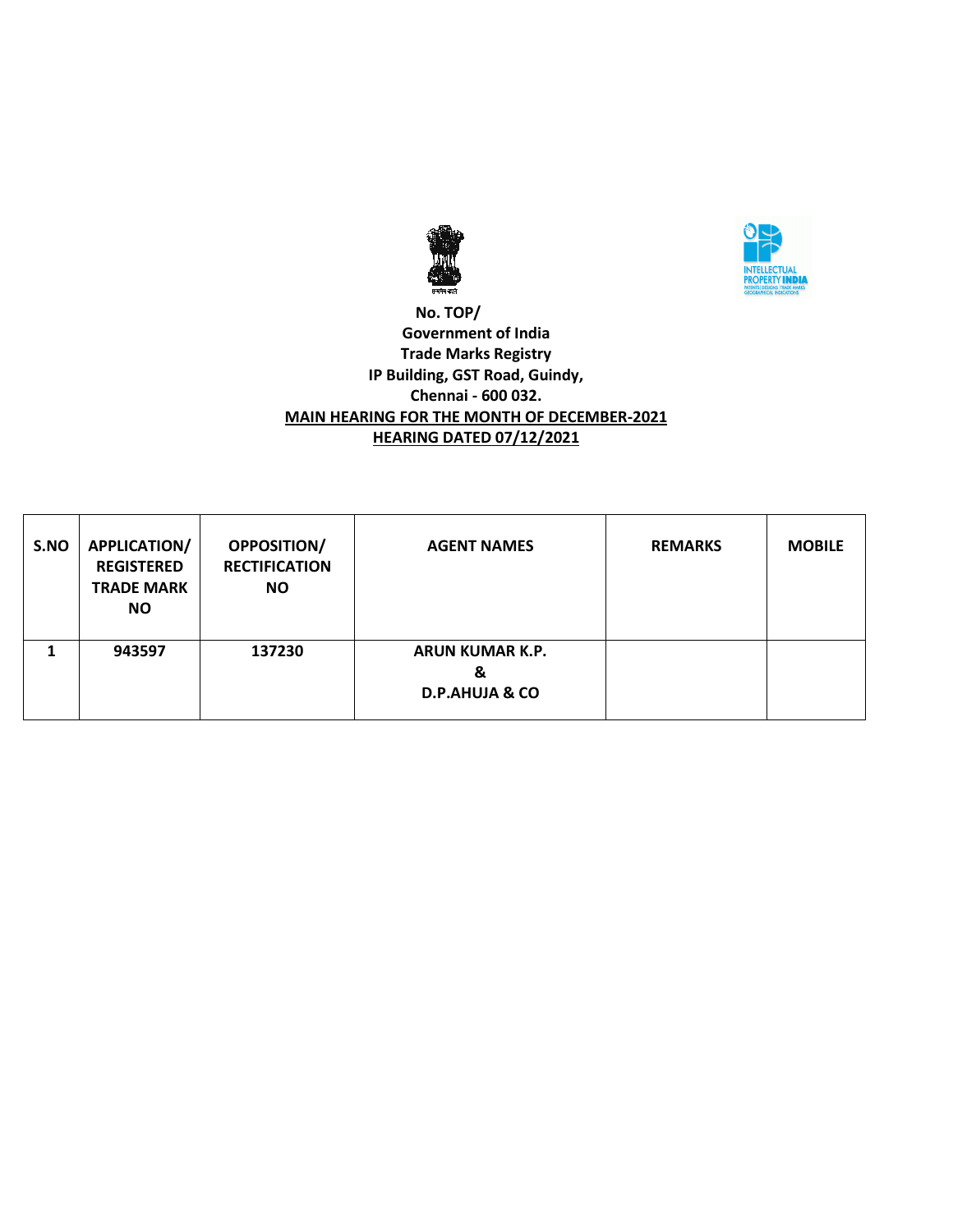



# **No. TOP/ Government of India Trade Marks Registry IP Building, GST Road, Guindy, Chennai - 600 032. OPPOSITION HEARING (TM-5-DELAY, TM-6 DELAY, RULE 45(1) DELAY, RULE 45(1) NOT FILED, RULE 46(1) DELAY, RULE 46(1) NOT FILED & REVIEW PETITION FOR THE MONTH OF DECEMBER -2021 HEARING DATED 07/12/2021**

| S.NO                    | <b>APPLICATION/</b><br><b>REGISTERED</b><br><b>TRADE MARK</b><br><b>NO</b> | OPPOSITION/<br><b>RECTIFICATION</b><br><b>NO</b> | <b>AGENT NAMES</b>                                                         | <b>REMARKS</b> | <b>MOBILE</b> |
|-------------------------|----------------------------------------------------------------------------|--------------------------------------------------|----------------------------------------------------------------------------|----------------|---------------|
| $\mathbf{1}$            | 2138923                                                                    | 845605                                           | <b>L.R.SWAMI CO</b><br>&<br><b>W.S.KANE &amp; CO</b>                       |                |               |
| $\overline{2}$          | 1626616                                                                    | 770907                                           | <b>DEPENNING &amp; DEPENNING</b><br>&<br><b>DELHI REGISTRATION SERVICE</b> |                |               |
| 3                       | 3400047                                                                    | 885642                                           | <b>MANISHA SINGH NAIR</b><br>&<br><b>Y.J.TRIVEDI &amp; CO</b>              |                |               |
| 4                       | 2625265                                                                    | 909007                                           | <b>SENTHIL KUMAR N</b><br>&<br><b>DASWANI &amp; DASWANI</b>                |                |               |
| 5                       | 3661947                                                                    | 911812                                           | <b>IPR LAW ASSOCIATES</b><br>&<br><b>N.LAKSHMI PRIYA</b>                   |                |               |
| 6                       | 3512430                                                                    | 912586                                           | <b>N.LAKSHMI PRIYA</b><br>&<br><b>MACE CORPORATE ASSOCIATES</b>            |                |               |
| $\overline{\mathbf{z}}$ | 3802384                                                                    | 952090                                           | <b>NADAR VENNILA</b><br>&<br><b>CHESTLAW</b>                               |                |               |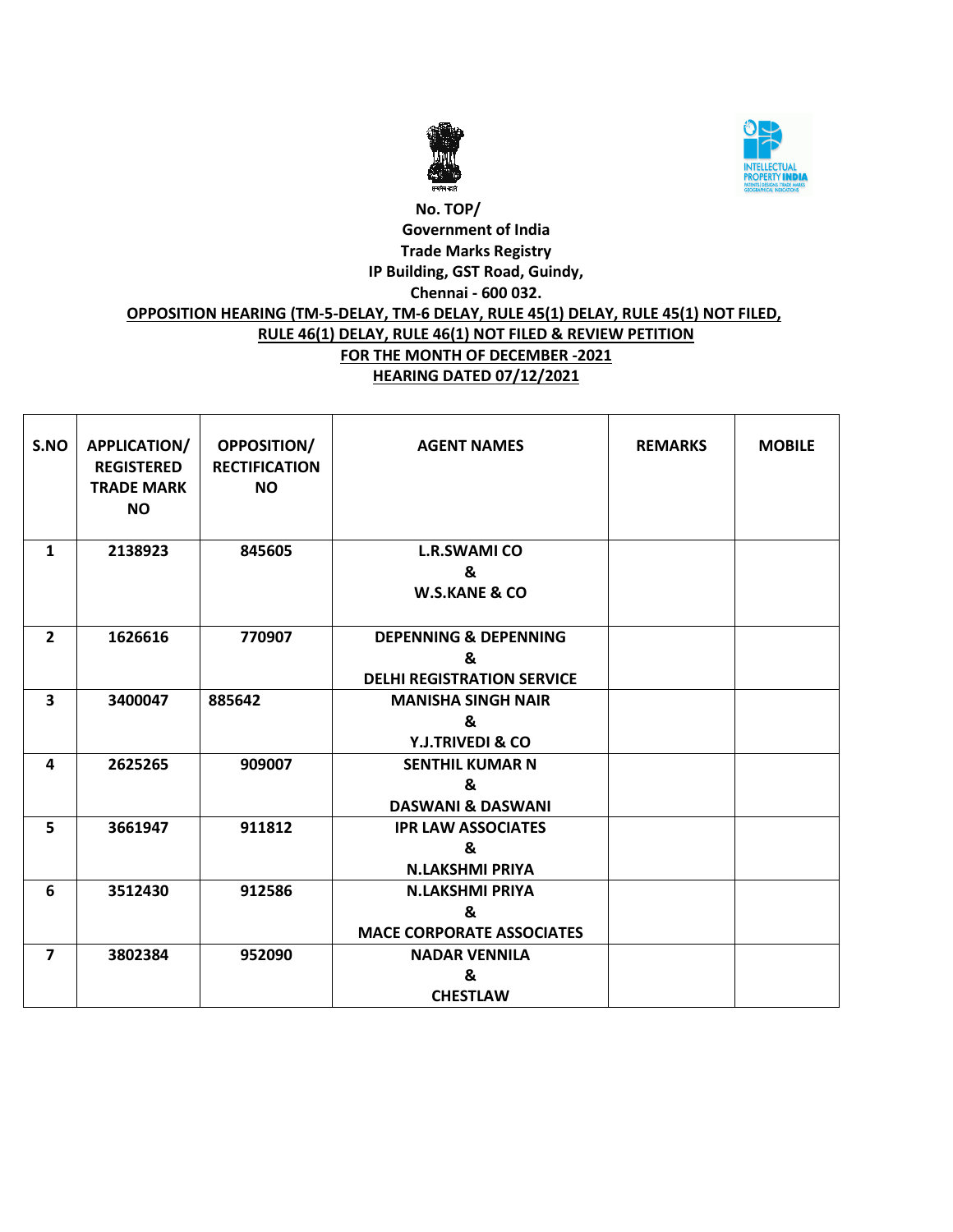| S.NO | <b>APPLICATION/</b><br><b>REGISTERED</b><br><b>TRADE MARK</b><br><b>NO</b> | <b>OPPOSITION/</b><br><b>RECTIFICATION</b><br><b>NO</b> | <b>AGENT NAMES</b>                                                           | <b>REMARKS</b> | <b>MOBILE</b> |
|------|----------------------------------------------------------------------------|---------------------------------------------------------|------------------------------------------------------------------------------|----------------|---------------|
| 8    | 3044371                                                                    | 969397                                                  | <b>ALTACIT GLOBAL</b><br>&<br><b>BABA AYURVEDIC MEDICINES</b>                |                |               |
| 9    | 3263967                                                                    | 917675                                                  | <b>R.V.R.ASSOCIATES</b><br>&<br><b>REMFRY &amp; SAGAR</b>                    |                |               |
| 10   | 2418729                                                                    | 930165                                                  | <b>RAO &amp; RAO</b><br>&<br><b>MULTICHEM INDUSTRIES</b>                     |                |               |
| 11   | 3979506                                                                    | 980077                                                  | <b>R.KRISHNAN</b><br>&<br><b>ADITYA &amp; ASSOCIATES</b>                     |                |               |
| 12   | 4019273                                                                    | 985512                                                  | <b>VANCHINATHAN</b><br>&<br><b>LEXMOTION</b>                                 |                |               |
| 13   | 4252142                                                                    | 1090113                                                 | <b>S LAKSHMI</b><br>&<br><b>SURANA AND SURANA</b>                            |                |               |
| 14   | 3131228                                                                    | 974920                                                  | <b>DIVYA PRASAD</b><br>&<br><b>SUN PHARMA</b><br><b>LABORATORIES LIMITED</b> |                |               |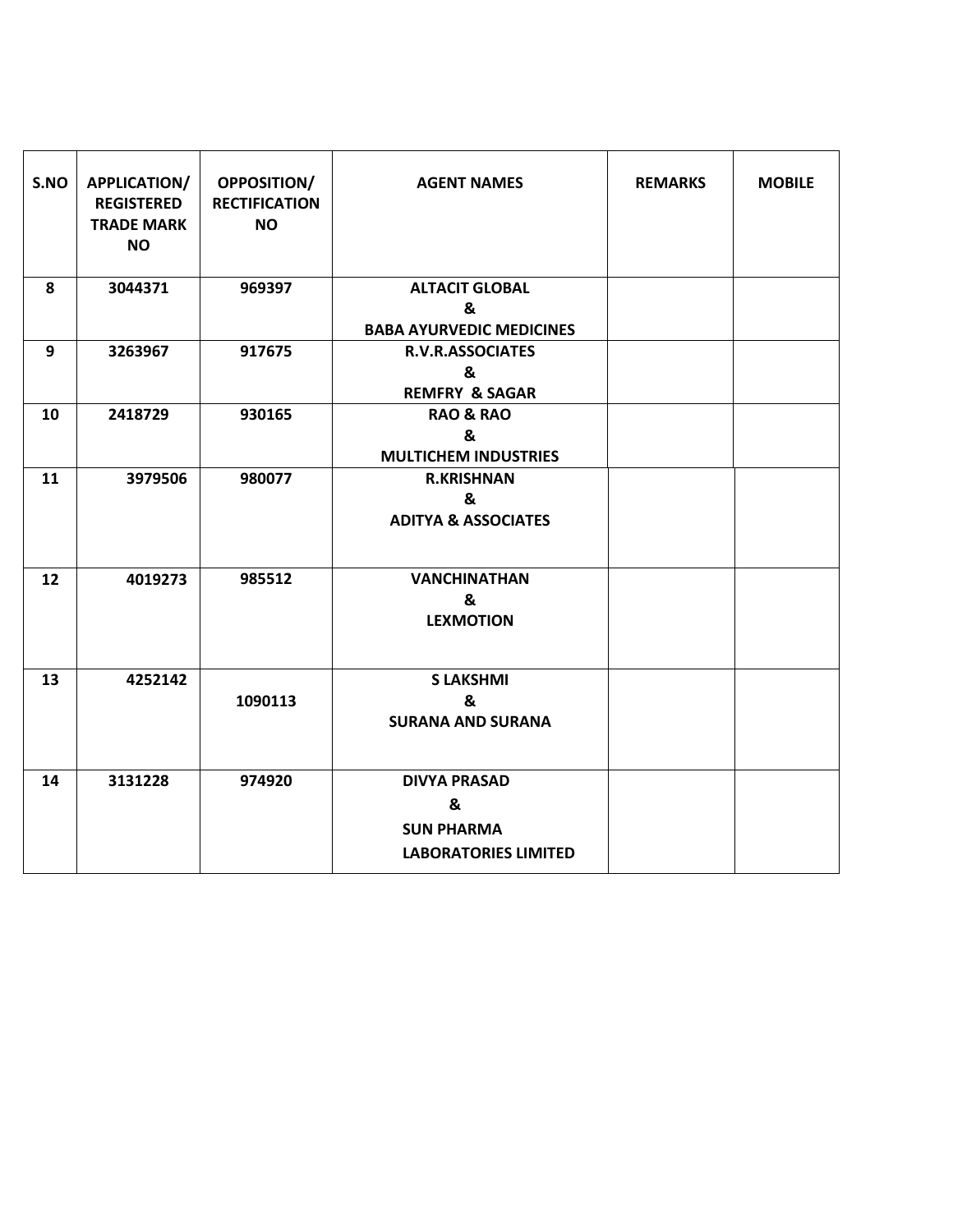



### **No. TOP/ Government of India Trade Marks Registry IP Building, GST Road, Guindy, Chennai - 600 032. MAIN HEARING FOR THE MONTH OF DECEMBER -2021 HEARING DATED 08/12/2021**

| S.NO           | <b>APPLICATION/</b><br><b>REGISTERED</b><br><b>TRADE MARK</b><br><b>NO</b> | <b>OPPOSITION/</b><br><b>RECTIFICATION</b><br>NO. | <b>AGENT NAMES</b>                                                                                                                 | <b>REMARKS</b> | <b>MOBILE</b> |
|----------------|----------------------------------------------------------------------------|---------------------------------------------------|------------------------------------------------------------------------------------------------------------------------------------|----------------|---------------|
| 1              | 1256225                                                                    | 200924                                            | <b>RAMNATH &amp; ASSOCIATES</b><br>&<br>SUN RISE INTERNATIONAL LABS LTD<br>&<br><b>SUN PHARMACEUTICAL INDUSTRIES</b><br><b>LTD</b> |                |               |
| $\overline{2}$ | 1781975                                                                    | 263762                                            | <b>BRITELITE MIDDLE EAST FZCO</b><br>&<br><b>DELHI REGISTRATION SERVICES</b>                                                       |                |               |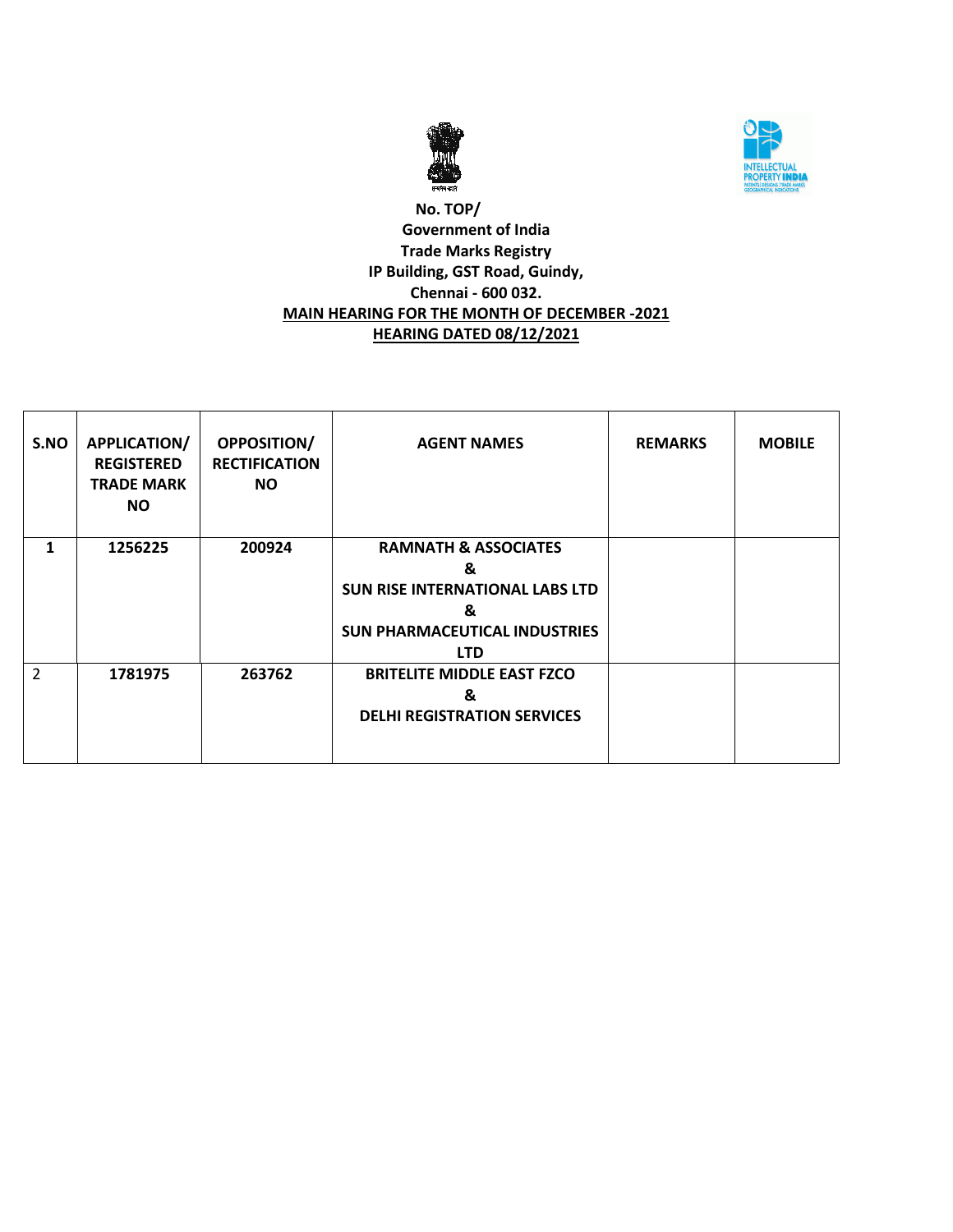



### **No. TOP/ Government of India Trade Marks Registry IP Building, GST Road, Guindy, Chennai - 600 032. OPPOSITION HEARING (TM-5-DELAY, TM-6 DELAY, RULE 45(1) DELAY, RULE 45(1) NOT FILED, RULE 46(1) DELAY, RULE 46(1) NOT FILED & REVIEW PETITION FOR THE MONTH OF DECEMBER -2021**

**HEARING DATED 08/12/2021**

| S.NO                    | <b>APPLICATION/</b><br><b>REGISTERED</b><br><b>TRADE MARK</b><br><b>NO</b> | <b>OPPOSITION/</b><br><b>RECTIFICATION</b><br><b>NO</b> | <b>AGENT NAMES</b>                        | <b>REMARKS</b> | <b>MOBILE</b> |
|-------------------------|----------------------------------------------------------------------------|---------------------------------------------------------|-------------------------------------------|----------------|---------------|
| $\mathbf{1}$            | 1978814                                                                    | 803158                                                  | <b>DEPENNING &amp; DEPENNING</b><br>&     |                |               |
|                         |                                                                            |                                                         | <b>S.M.GUPTA &amp; CO</b>                 |                |               |
| $\overline{2}$          | 4386678                                                                    | 1079330                                                 | <b>GOLDFINN TECHNOLOGIES</b>              |                |               |
|                         |                                                                            |                                                         | &                                         |                |               |
|                         |                                                                            |                                                         | <b>VINAYAK CONSULTANCY</b>                |                |               |
| 3                       | 3527035                                                                    | 902857                                                  | <b>IPR LAW ASSOCIATES</b>                 |                |               |
|                         |                                                                            |                                                         | &<br><b>L.R.SWAMI CO</b>                  |                |               |
| 4                       | 2503391                                                                    | 927139                                                  | <b>ASHOK KUMAR J.DAGA ADVOCATE</b>        |                |               |
|                         |                                                                            |                                                         | &                                         |                |               |
|                         |                                                                            |                                                         | <b>LALJI ADVOCATE</b>                     |                |               |
| 5                       | 2559070                                                                    | 856476                                                  | <b>DASWANI &amp; DASWANI</b>              |                |               |
|                         |                                                                            |                                                         | &                                         |                |               |
|                         |                                                                            |                                                         | <b>SINGH &amp; SINGH LALL &amp; SETHI</b> |                |               |
| 6                       | 1779147                                                                    | 769287                                                  | THE BUSINESS CATALYST                     |                |               |
|                         |                                                                            |                                                         | &                                         |                |               |
|                         |                                                                            |                                                         | <b>MARKS &amp; RIGHTS</b>                 |                |               |
| $\overline{\mathbf{z}}$ | 3624981                                                                    | 919969                                                  | <b>AFSAR S PATCHA</b>                     |                |               |
|                         |                                                                            |                                                         | &                                         |                |               |
|                         |                                                                            |                                                         | <b>W.S.KANE &amp; CO</b>                  |                |               |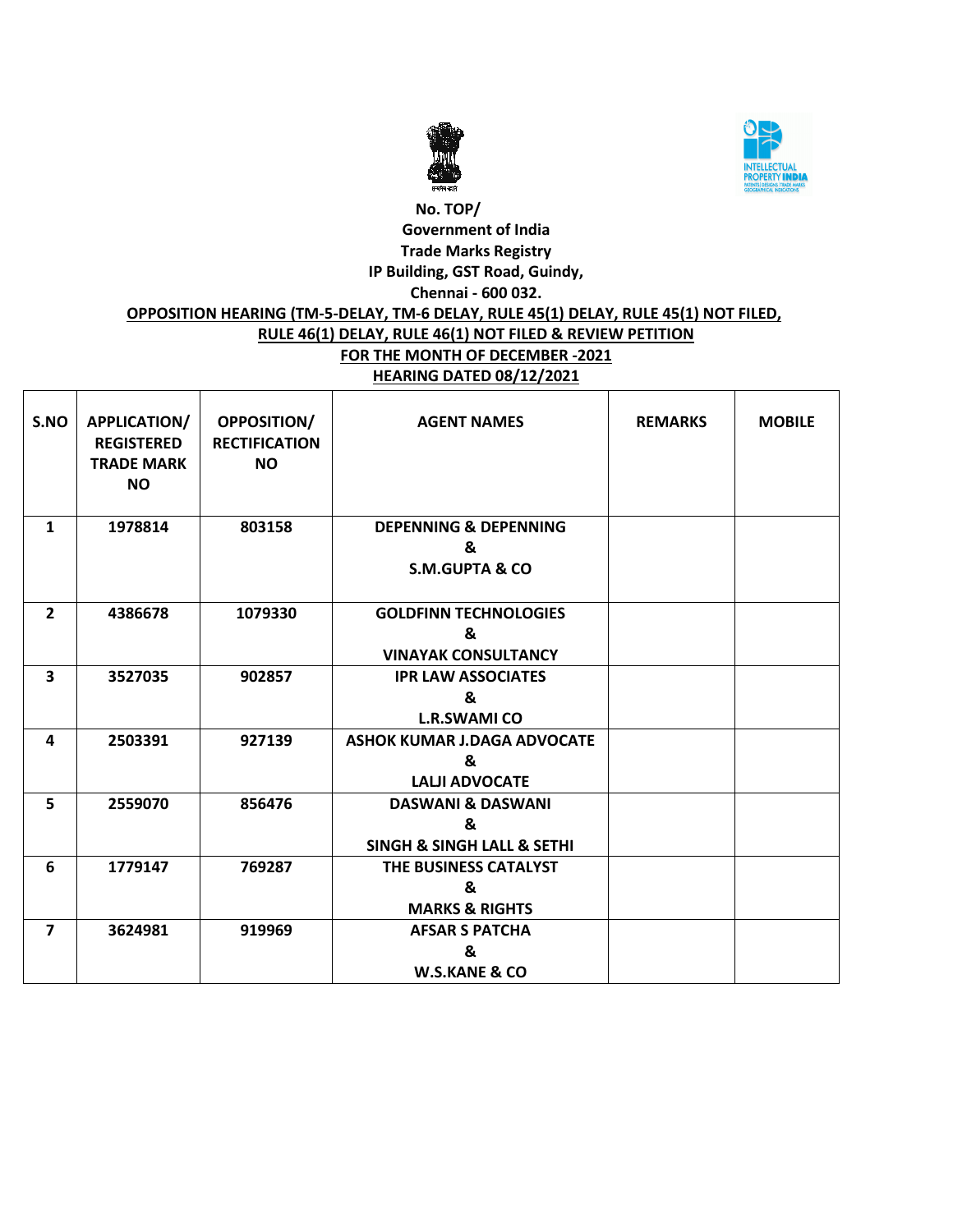| S.NO | APPLICATION/<br><b>REGISTERED</b><br><b>TRADE MARK</b><br><b>NO</b> | <b>OPPOSITION/</b><br><b>RECTIFICATION</b><br><b>NO</b> | <b>AGENT NAMES</b>                                                                  | <b>REMARKS</b> | <b>MOBILE</b> |
|------|---------------------------------------------------------------------|---------------------------------------------------------|-------------------------------------------------------------------------------------|----------------|---------------|
| 8    | 2756977                                                             | 901064                                                  | <b>G.RAMJI ADVOCATE</b><br>&<br><b>KAJAL DULHAN MEHANDI</b><br><b>CENTRE</b>        |                |               |
| 9    | 3349543                                                             | 919587                                                  | <b>SUNEER AND ASSOCIATES</b><br>&<br><b>LALITH B NAIR</b>                           |                |               |
| 10   | 4005494                                                             | 980884                                                  | <b>DASWANI &amp; DASWANI</b><br>&<br><b>RAHUL CHAUDHRY &amp;</b><br><b>PARTNERS</b> |                |               |
| 11   | 3443906                                                             | 924214                                                  | <b>MADHUSUDAN PUTTA</b><br>&<br><b>MANOJ G.MENDA, ADVOCATE</b>                      |                |               |
| 12   | 3568273                                                             | 909177                                                  | <b>UNIMARKS LEGAL SOLUTIONS</b><br>&<br><b>MAHITA &amp; CO</b>                      |                |               |
| 13   | 3601509                                                             | 929429                                                  | <b>G.PARAMESH</b><br>&<br><b>A.V.NATHAN ASSOCIATES</b>                              |                |               |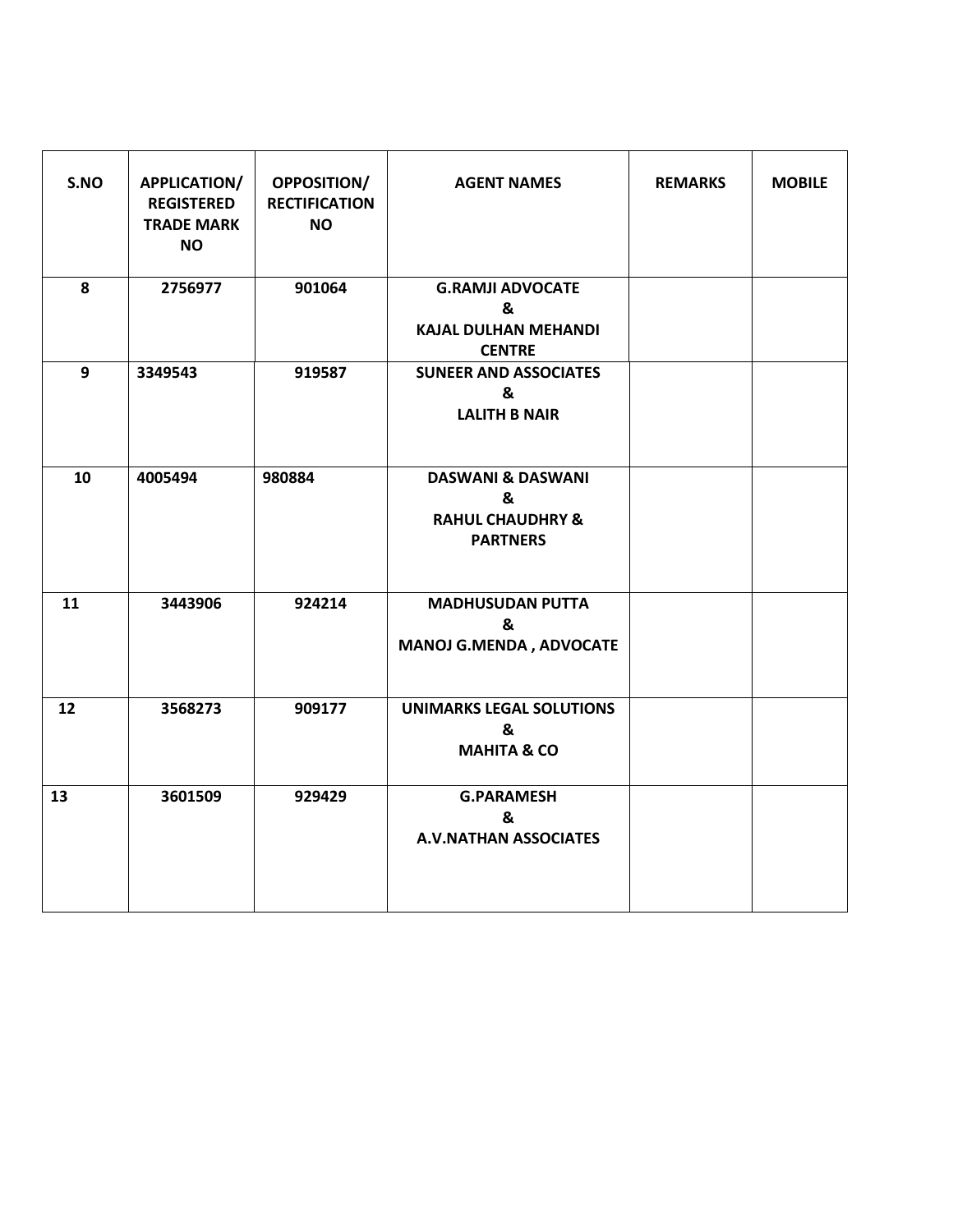



### **No. TOP/ Government of India Trade Marks Registry IP Building, GST Road, Guindy, Chennai - 600 032. MAIN HEARING FOR THE MONTH OF DECEMBER -2021 HEARING DATED 09/12/2021**

| S.NO | <b>APPLICATION/</b><br><b>REGISTERED</b><br><b>TRADE MARK</b><br><b>NO</b> | <b>OPPOSITION/</b><br><b>RECTIFICATION</b><br><b>NO</b> | <b>AGENT NAMES</b>                                                                                                      | <b>REMARKS</b> | <b>MOBILE</b> |
|------|----------------------------------------------------------------------------|---------------------------------------------------------|-------------------------------------------------------------------------------------------------------------------------|----------------|---------------|
| 1    | 1250145                                                                    | 255095                                                  | P.C.N.RAGHUPATHY<br>&<br><b>K.N.PANDIYAN</b><br>&<br><b>ASHOKA TRADE MARKS CO</b><br>&<br><b>SURCOAT PAINTS PVT LTD</b> |                |               |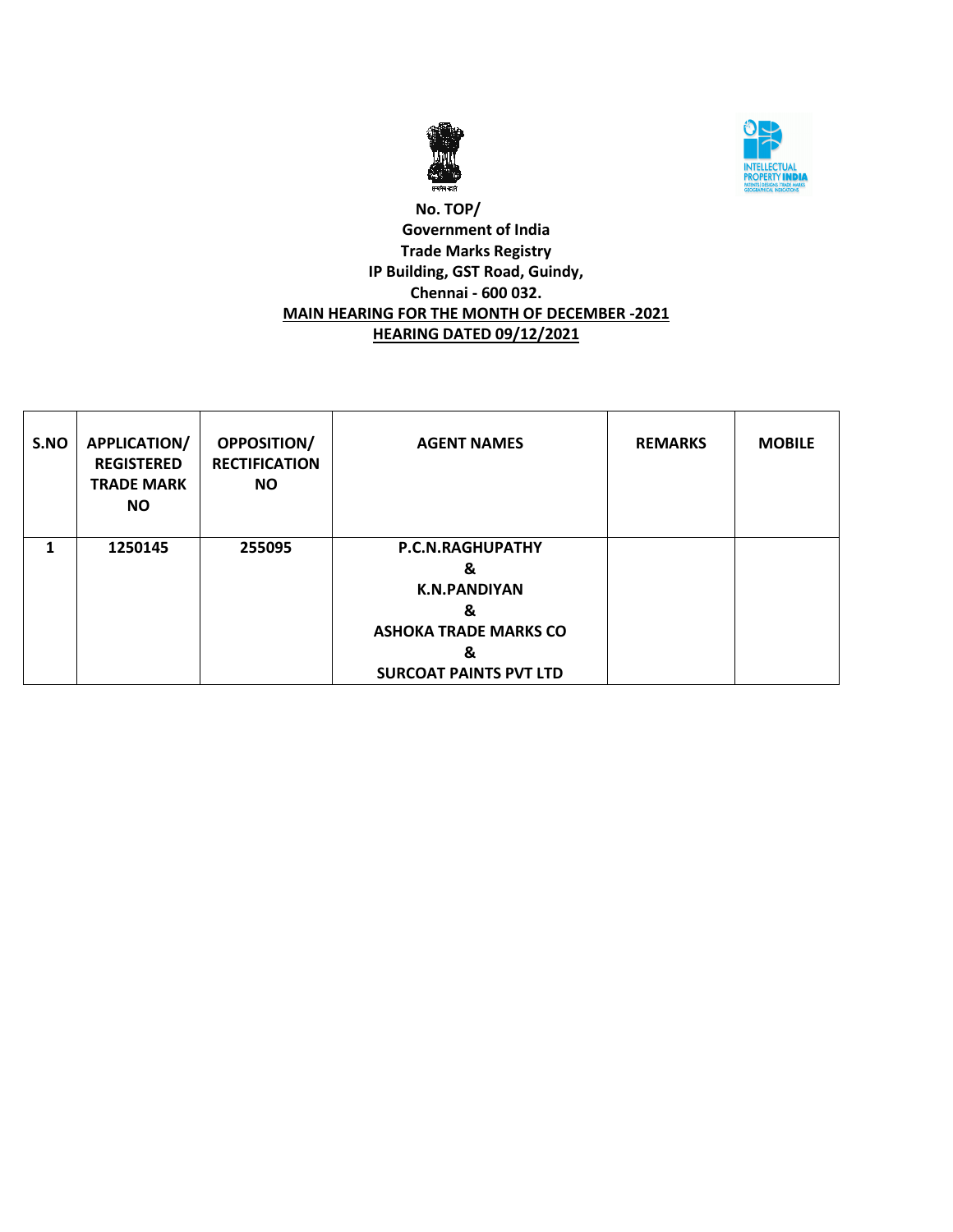



# **No. TOP/ Government of India Trade Marks Registry IP Building, GST Road, Guindy, Chennai - 600 032. OPPOSITION HEARING (TM-5-DELAY, TM-6 DELAY, RULE 45(1) DELAY, RULE 45(1) NOT FILED, RULE 46(1) DELAY, RULE 46(1) NOT FILED & REVIEW PETITION**

#### **FOR THE MONTH OF DECEMBER -2021 HEARING DATED 09/12/2021**

| S.NO           | APPLICATION/<br><b>REGISTERED</b><br><b>TRADE MARK</b><br><b>NO</b> | OPPOSITION/<br><b>RECTIFICATION</b><br><b>NO</b> | <b>AGENT NAMES</b>                                                                              | <b>REMARKS</b> | <b>MOBILE</b> |
|----------------|---------------------------------------------------------------------|--------------------------------------------------|-------------------------------------------------------------------------------------------------|----------------|---------------|
| $\mathbf{1}$   | 3611130                                                             | 991313                                           | <b>INTELLOCOPIA IP SERVICES</b><br>&<br><b>R.SATHISH KUMAR</b>                                  |                |               |
| $\overline{2}$ | 3374561                                                             | 921466                                           | <b>BAGYA RAGHAVAN</b><br>&<br><b>LALL LAHIRI &amp; SALHOTRA</b><br>&<br><b>MARICO LIMITED</b>   |                |               |
| 3              | 1775836                                                             | 260761                                           | <b>SURYA SEEDS LTD</b><br>&<br><b>L.S.DAVAR &amp; CO</b>                                        |                |               |
| 4              | 2723507                                                             | 951465                                           | <b>R.SATHISH KUMAR</b><br>&<br><b>ALG INDIA LAW OFFICES</b>                                     |                |               |
| 5              | 3017433                                                             | 899803                                           | <b>MANOJ RAMCHANDRA TOLAMATTI</b><br>&<br><b>IPR HOUSE, COM</b><br>&<br><b>R.AROON CHANDRAN</b> |                |               |
| 6              | 2519092                                                             | 932625                                           | P.P.A.SAGEER<br>&<br>V.P.BIMALDAS, ADVOCATE                                                     |                |               |
| $\overline{7}$ | 3603161                                                             | 934163                                           | <b>ASHOK KUMAR J.DAGA, ADVOCATE</b><br>&<br><b>KAYSER AND COMPANY</b>                           |                |               |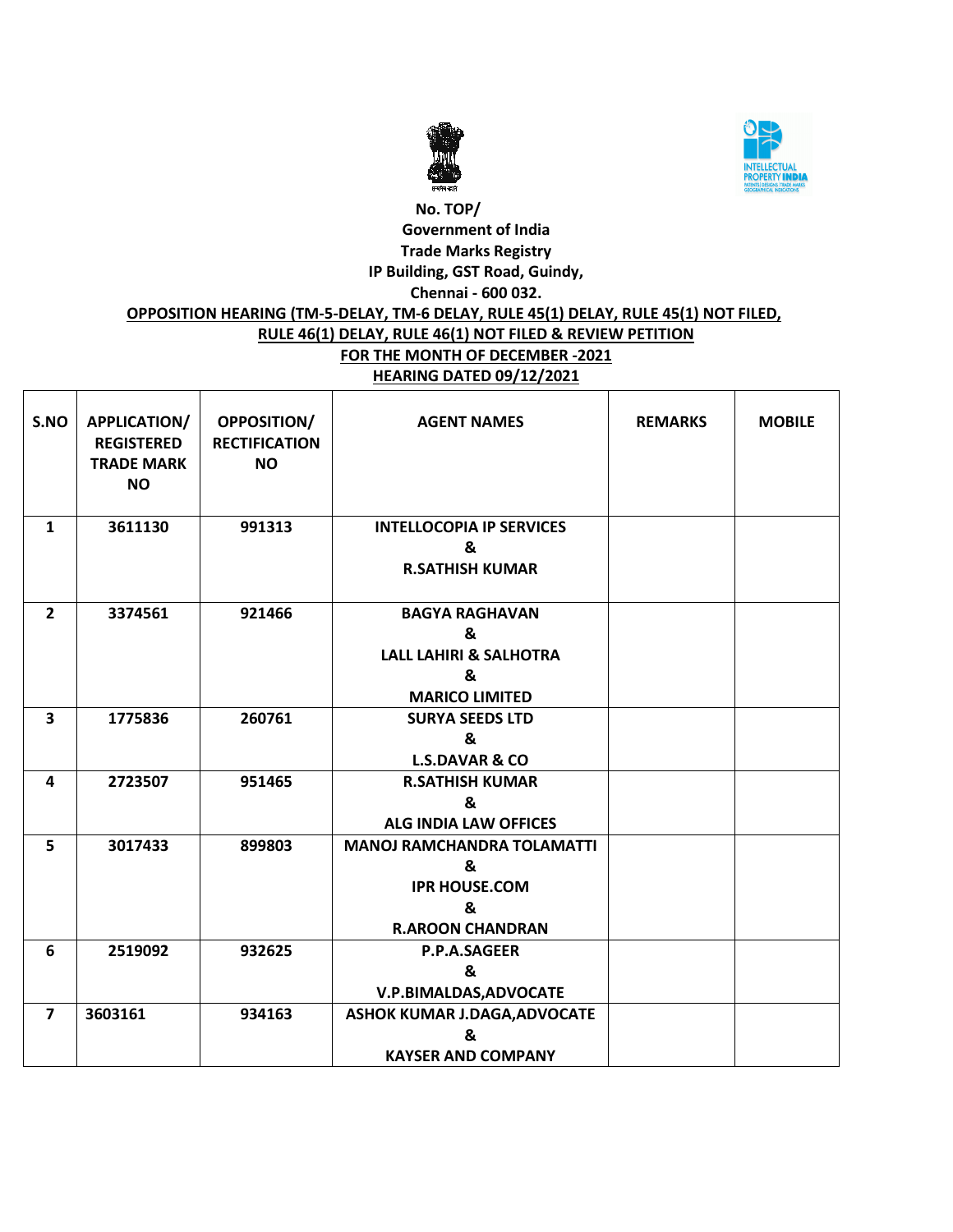| S.NO | APPLICATION/<br><b>REGISTERED</b><br><b>TRADE MARK</b><br><b>NO</b> | OPPOSITION/<br><b>RECTIFICATION</b><br><b>NO</b> | <b>AGENT NAMES</b>                                                    | <b>REMARKS</b> | <b>MOBILE</b> |
|------|---------------------------------------------------------------------|--------------------------------------------------|-----------------------------------------------------------------------|----------------|---------------|
| 8    | 3937742                                                             | 973744                                           | <b>ASHWIN KUMAR MJ</b><br>&<br><b>RISHIT BHATT &amp; CO</b>           |                |               |
| 9    | 1550682                                                             | 792866                                           | <b>GUDWILL &amp; GOODWILL</b><br>&<br><b>LALL LAHIRI AND SALHOTRA</b> |                |               |
| 10   | 1550682                                                             | 792865                                           | <b>GUDWILL &amp; GOODWILL</b><br>&<br><b>LALL LAHIRI AND SALHOTRA</b> |                |               |
| 11   | 3294284                                                             | 977682                                           | <b>LAWYERS' ARCADE</b><br>&<br><b>RPG LIFE SCIENCES LIMITED</b>       |                |               |
| 12   | 2754808                                                             | 950060                                           | <b>REMFRY &amp; SAGAR</b><br>&<br><b>ANAND AND ANAND</b>              |                |               |
| 13   | 2556794                                                             | 940963                                           | <b>INPRO TRADE MARK SERVICES</b><br>&<br><b>ANAND AND ANAND</b>       |                |               |
| 14   | 3701843                                                             | 1008416                                          | <b>SUDESHNA BANERJEE</b><br>&<br><b>MAHTTA &amp; CO</b>               |                |               |
| 15   | 3191520                                                             | 971954                                           | THE ACME COMPANY<br>&<br><b>R.SUBRAMANIAM</b>                         |                |               |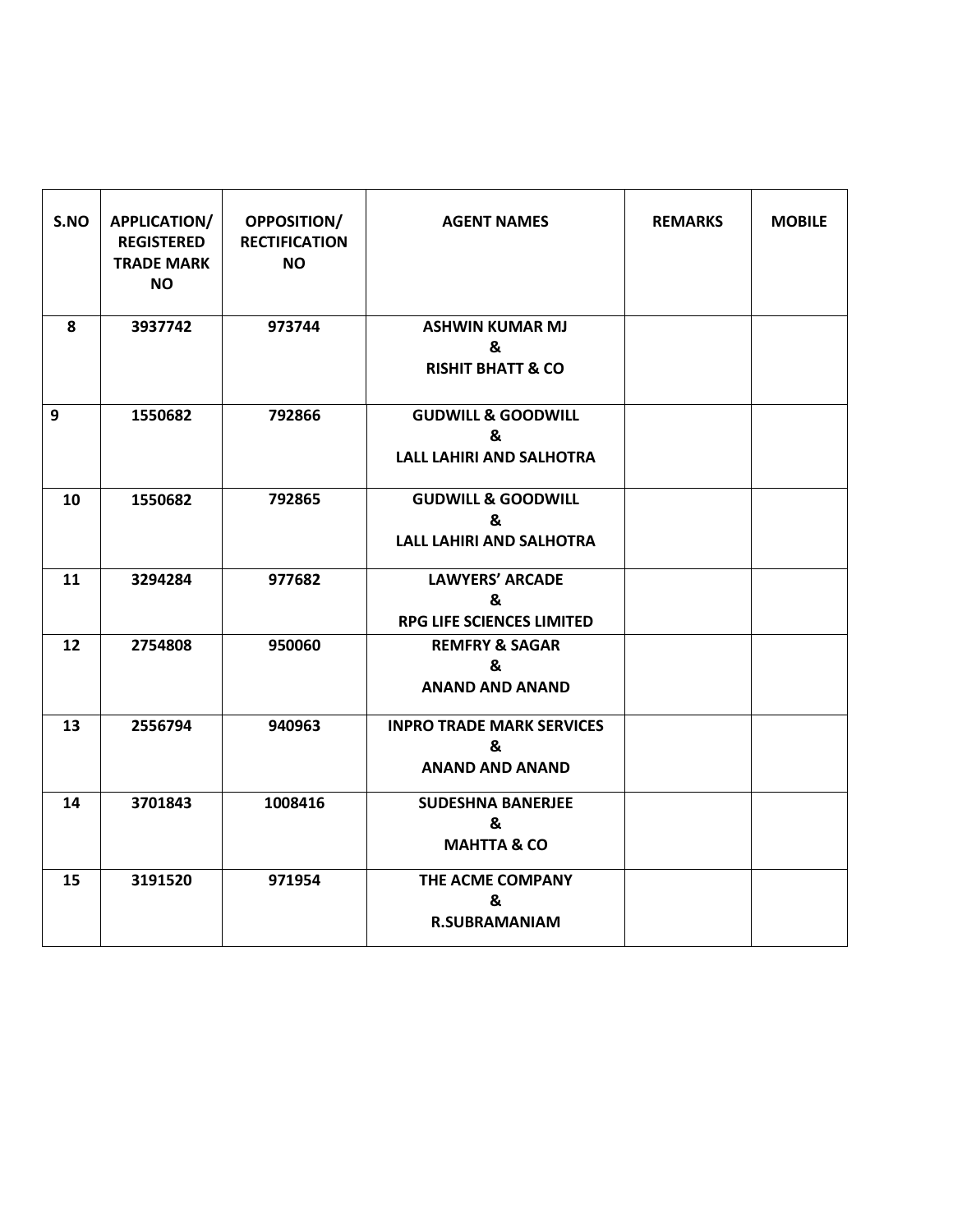



### **No. TOP/ Government of India Trade Marks Registry IP Building, GST Road, Guindy, Chennai - 600 032. MAIN HEARING FOR THE MONTH OF DECEMBER -2021 HEARING DATED 13/12/2021**

| S.NO | <b>APPLICATION/</b><br><b>REGISTERED</b><br><b>TRADE MARK</b><br><b>NO</b> | <b>OPPOSITION/</b><br><b>RECTIFICATION</b><br><b>NO</b> | <b>AGENT NAMES</b>                                  | <b>REMARKS</b> | <b>MOBILE</b> |
|------|----------------------------------------------------------------------------|---------------------------------------------------------|-----------------------------------------------------|----------------|---------------|
|      | 550296                                                                     | 51962                                                   | <b>T.T.INDUSTRIES</b><br>&<br><b>BAGYA RAGHAVAN</b> |                |               |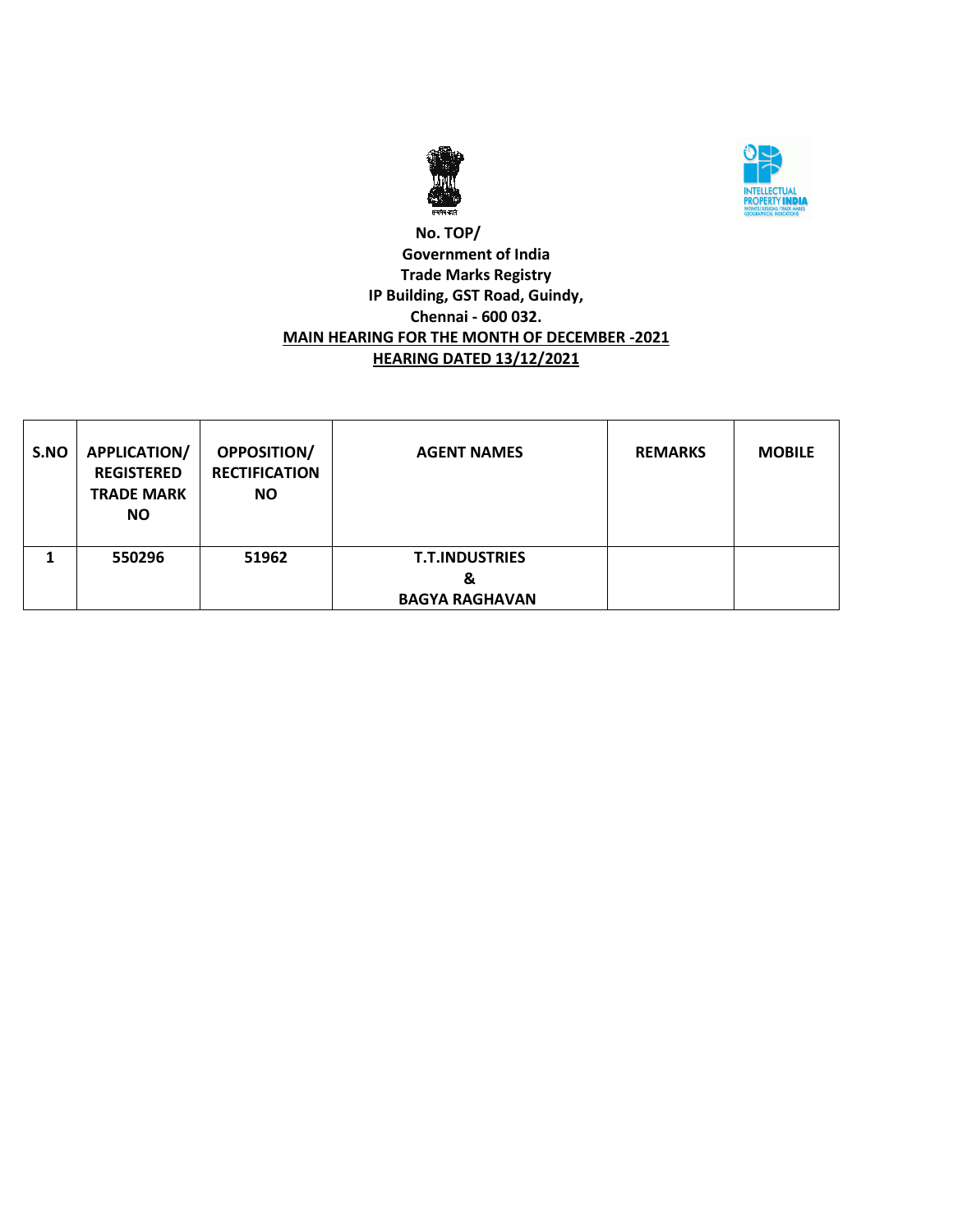

### **No. TOP/ Government of India Trade Marks Registry IP Building, GST Road, Guindy, Chennai - 600 032. MAIN HEARING FOR THE MONTH OF DECEMBER -2021 HEARING DATED 13/12/2021**

| S.NO           | <b>APPLICATION/</b><br><b>REGISTERED</b><br><b>TRADE MARK</b><br><b>NO</b> | <b>OPPOSITION/</b><br><b>RECTIFICATION</b><br><b>NO</b> | <b>AGENT NAMES</b>                                                                | <b>REMARKS</b> | <b>MOBILE</b> |
|----------------|----------------------------------------------------------------------------|---------------------------------------------------------|-----------------------------------------------------------------------------------|----------------|---------------|
| $\mathbf{1}$   | 1662231                                                                    | 751607                                                  | <b>SELVAM &amp; SELVAM</b><br>&<br><b>M.P.MIRCHANDANI &amp; CO</b>                |                |               |
| $\overline{2}$ | 1667234                                                                    | 233799                                                  | <b>TRICONS</b><br>&<br><b>AZB &amp; PARTNERS</b>                                  |                |               |
| 3              | 1940967                                                                    | 857852                                                  | <b>INDUSLAW</b><br>&<br><b>INTTL ADVOCARE</b>                                     |                |               |
| 4              | 1860030                                                                    | 936913                                                  | <b>SANTHOSH GUPTA</b><br>&<br><b>S.SINGH &amp; ASSOCIATES</b>                     |                |               |
| 5              | 1900331                                                                    | 845166                                                  | G.V.S.JAGANNADHA<br>RAO, ADVOCATE<br>&<br>PRAKASH CHANDRA ARYA<br><b>ADVOCATE</b> |                |               |
| 6              | 1860030                                                                    | 936914                                                  | <b>SANTHOSH GUPTA</b><br>&<br><b>S.SINGH &amp; ASSOCIATES</b>                     |                |               |
| $\overline{7}$ | 1624205                                                                    | 776941                                                  | <b>S.BALAJANAKI</b><br>&<br><b>HOLLA ASSOCIATES</b>                               |                |               |
| 8              | 1999842                                                                    | 880299                                                  | <b>RAO &amp; RAO</b><br>&<br><b>SINGH &amp; SINGH LALL SETHI</b>                  |                |               |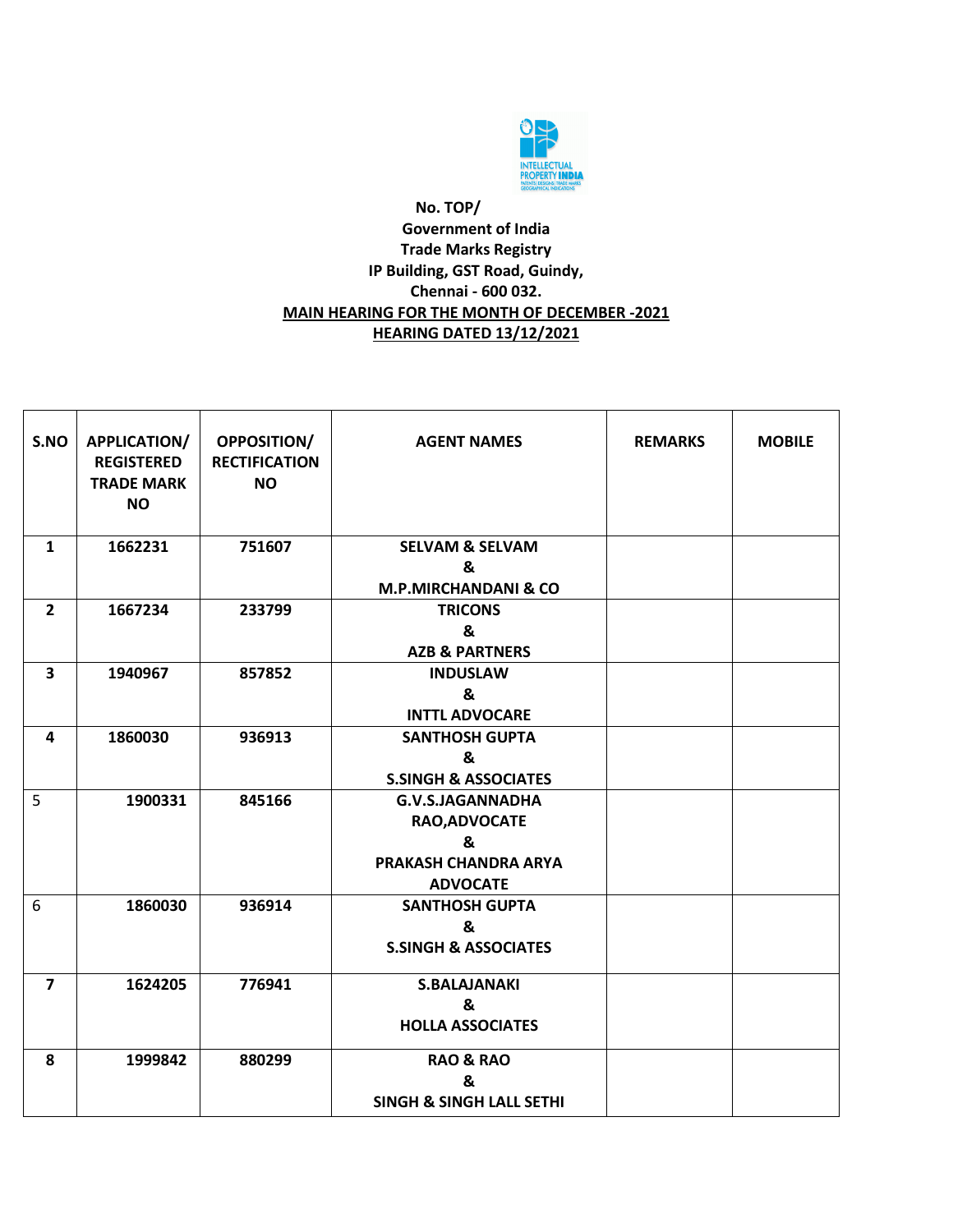| 9  | 1283445 | 198938 | <b>BAGYA RAGHAVAN</b>           |  |
|----|---------|--------|---------------------------------|--|
|    |         |        | &                               |  |
|    |         |        | <b>GETIT INFOMEDIARY</b>        |  |
|    |         |        | &                               |  |
|    |         |        | <b>K &amp; S PARTNERS</b>       |  |
| 10 | 1699892 | 749636 | <b>HOLLA ASSOCIATES</b>         |  |
|    |         |        | &                               |  |
|    |         |        | <b>LALL LAHIRI AND SALHOTRA</b> |  |
|    |         |        |                                 |  |
|    |         |        |                                 |  |
| 11 | 1396736 | 723478 | <b>N.KRISHNAMURTHY</b>          |  |
|    |         |        | &                               |  |
|    |         |        | RAJESHWARI HARIHARAN            |  |
| 12 | 1259313 | 717248 | <b>HARIKRISHNA S HOLLA</b>      |  |
|    |         |        | &                               |  |
|    |         |        | <b>ARJUN T.BHAGAT &amp; CO</b>  |  |
|    |         |        |                                 |  |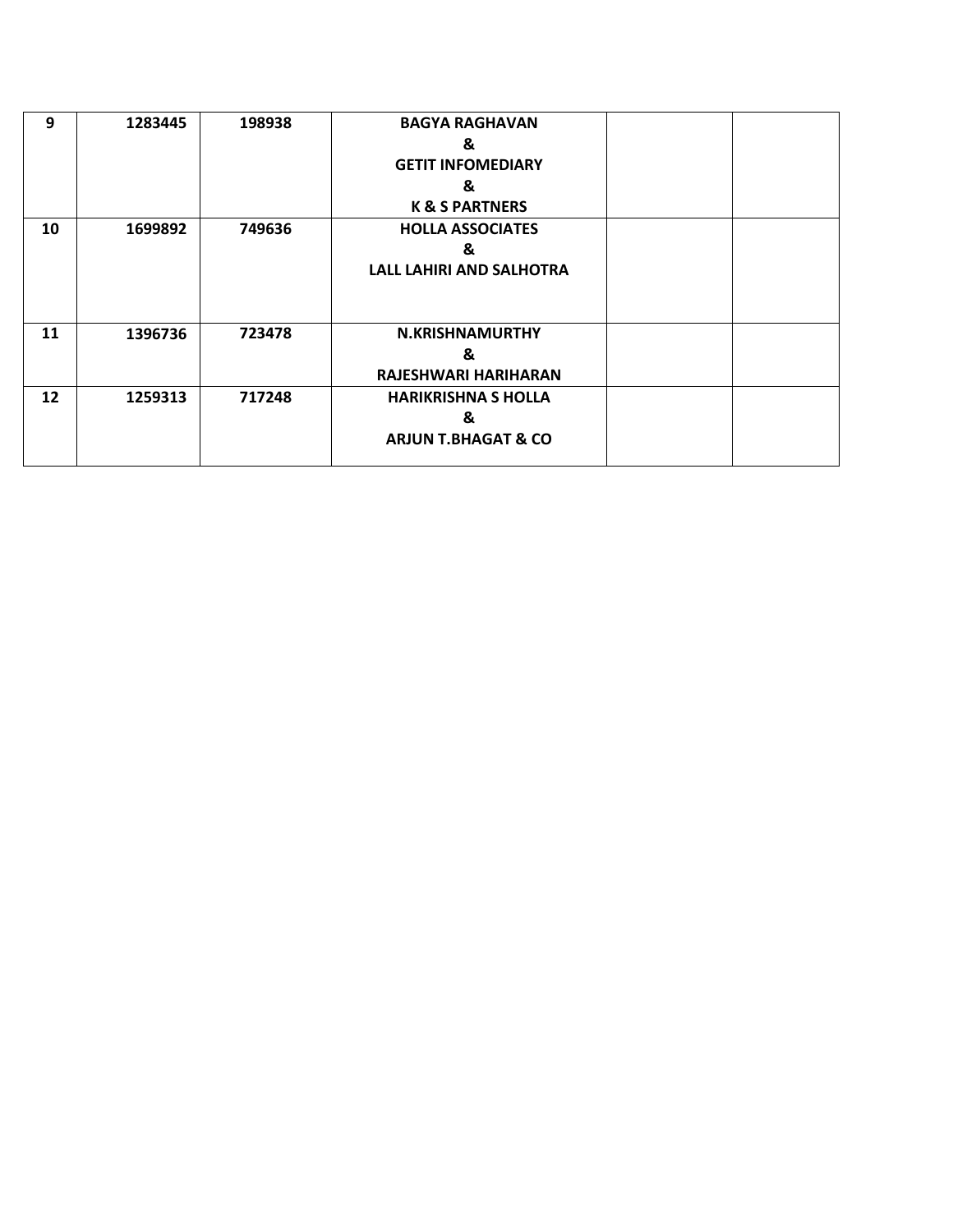



### **No. TOP/ Government of India Trade Marks Registry IP Building, GST Road, Guindy, Chennai - 600 032. MAIN HEARING FOR THE MONTH OF DECEMBER -2021 HEARING DATED 14/12/2021**

| S.NO | <b>APPLICATION/</b><br><b>REGISTERED</b><br><b>TRADE MARK</b><br><b>NO</b> | OPPOSITION/<br><b>RECTIFICATION</b><br><b>NO</b> | <b>AGENT NAMES</b>                                                                                                                | <b>REMARKS</b> | <b>MOBILE</b> |
|------|----------------------------------------------------------------------------|--------------------------------------------------|-----------------------------------------------------------------------------------------------------------------------------------|----------------|---------------|
| 1    | 921350                                                                     | 723318                                           | <b>ASHOK KUMAR J,DAGA,ADVOCATE</b><br>&<br><b>SUMIT BAFNA</b><br>&<br><b>K &amp; S PARTNERS</b><br>&<br><b>HINDUSTAN MACHINES</b> |                |               |
|      |                                                                            |                                                  |                                                                                                                                   |                |               |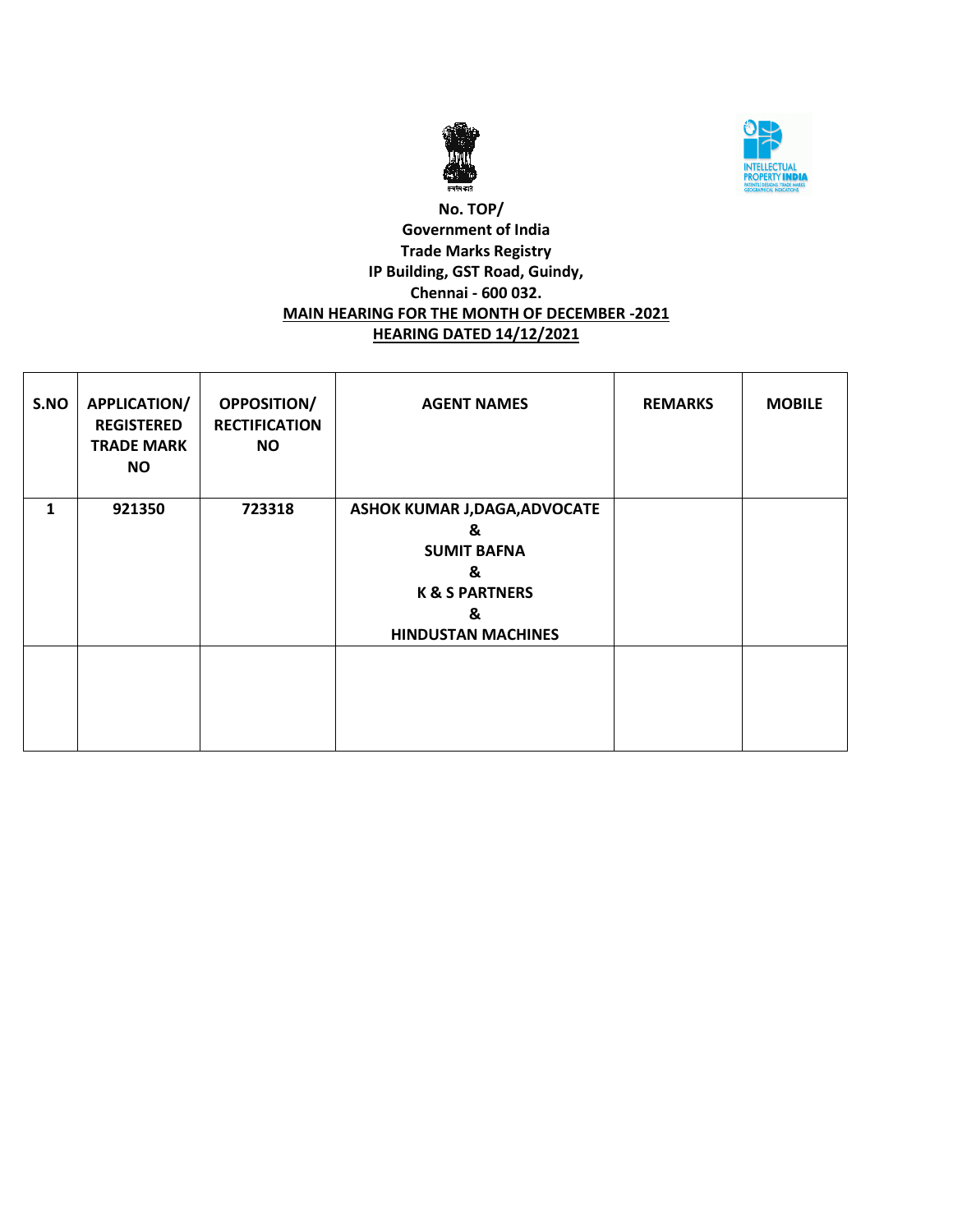



### **No. TOP/ Government of India Trade Marks Registry IP Building, GST Road, Guindy, Chennai - 600 032. OPPOSITION HEARING (TM-5-DELAY, TM-6 DELAY, RULE 45(1) DELAY, RULE 45(1) NOT FILED, RULE 46(1) DELAY, RULE 46(1) NOT FILED & REVIEW PETITION FOR THE MONTH OF DECEMBER -2021 HEARING DATED 14/12/2021**

| S.NO           | APPLICATION/      | <b>OPPOSITION/</b>  | <b>AGENT NAMES</b>                   | <b>REMARKS</b> | <b>MOBILE</b> |
|----------------|-------------------|---------------------|--------------------------------------|----------------|---------------|
|                | <b>REGISTERED</b> | <b>RECTIFICATIO</b> |                                      |                |               |
|                | <b>TRADE MARK</b> | $\mathbf N$         |                                      |                |               |
|                | <b>NO</b>         | <b>NO</b>           |                                      |                |               |
|                |                   |                     |                                      |                |               |
| $\mathbf{1}$   | 4124288           | 1002770             | <b>ANZAR M A</b>                     |                |               |
|                |                   |                     | &                                    |                |               |
|                |                   |                     | <b>SUN PHARMACEUTICAL INDUSTRIES</b> |                |               |
|                |                   |                     | <b>LIMITED</b>                       |                |               |
| $\overline{2}$ | 4125127           | 1005216             | <b>C.PRAKASH</b>                     |                |               |
|                |                   |                     | &                                    |                |               |
|                |                   |                     | <b>VISHESH AND ASSOCIATES</b>        |                |               |
| 3              | 4125288           | 1003141             | <b>ANZAR M A</b>                     |                |               |
|                |                   |                     | &                                    |                |               |
|                |                   |                     | <b>VISHESH AND ASSOCIATES</b>        |                |               |
| 4              | 3666970           | 998868              | <b>SELVAM &amp; SELVAM</b>           |                |               |
|                |                   |                     | &                                    |                |               |
|                |                   |                     | <b>KHAITAN &amp; CO</b>              |                |               |
| 5              | 4196986           | 1006401             | <b>VANCHINATHAN</b>                  |                |               |
|                |                   |                     | &                                    |                |               |
|                |                   |                     | <b>WOCKHARDT LTD</b>                 |                |               |
| 6              | 4135909           | 1008527             | <b>VANCHINATHAN</b>                  |                |               |
|                |                   |                     | $\mathbf{z}$                         |                |               |
|                |                   |                     | <b>DASWANI &amp; DASWANI</b>         |                |               |
| $\overline{7}$ | 3661710           | 999687              | <b>SUNEER AND ASSOCIATES</b>         |                |               |
|                |                   |                     | &                                    |                |               |
|                |                   |                     | <b>ABC REGISTRATION SERVICES</b>     |                |               |
|                |                   |                     |                                      |                |               |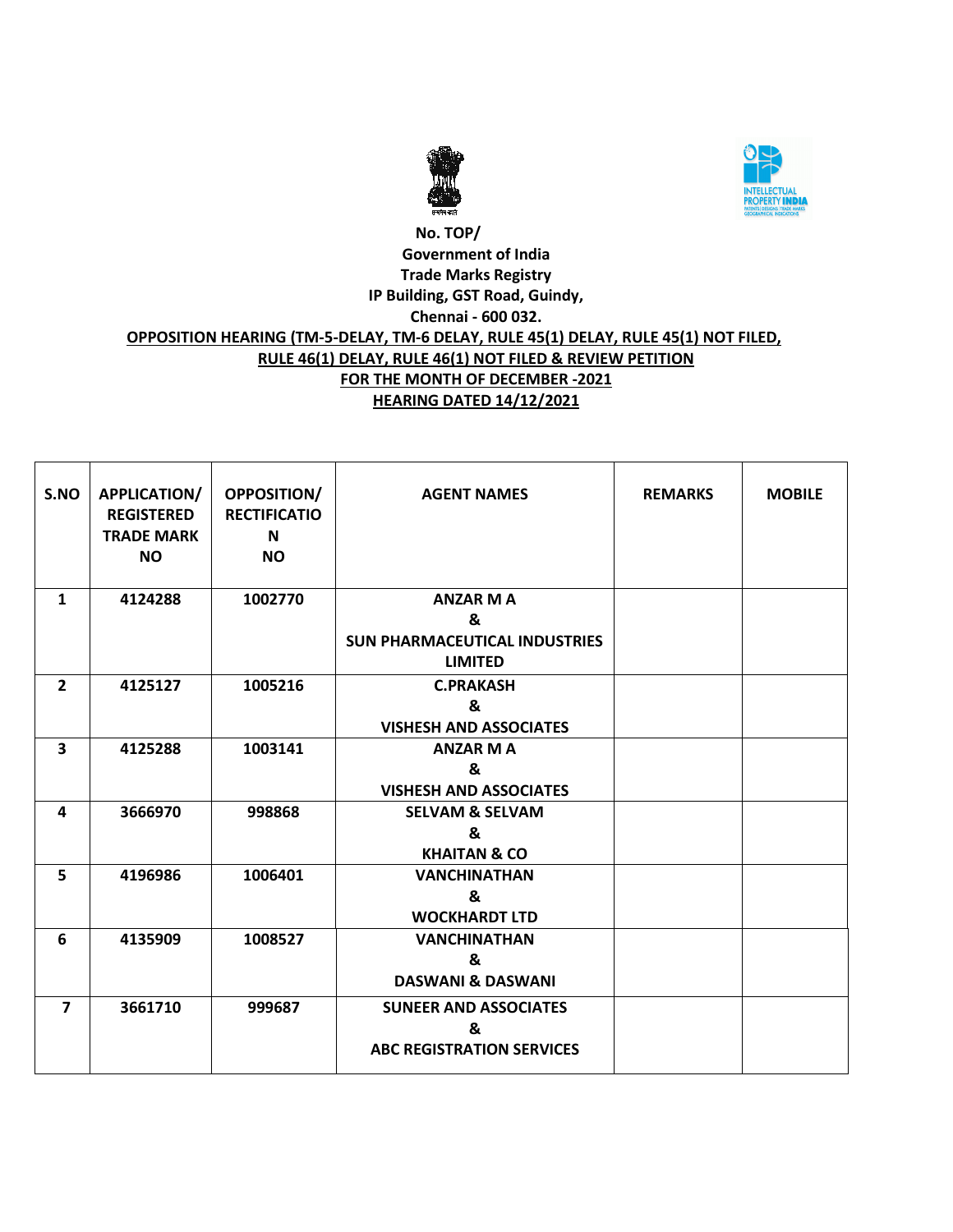| 8  | 4107983 | 999987  | <b>INTEPAT IP SERVICES PVT LTD</b><br>&<br>DIPAK S. MOHINANI, ADVOCATE                     |  |
|----|---------|---------|--------------------------------------------------------------------------------------------|--|
| 9  | 4108293 | 1002292 | <b>VANCHINATHAN</b><br>&<br><b>BHANSALI &amp; ASSOCIATES</b>                               |  |
| 10 | 4108293 | 1002440 | <b>VANCHINATHAN</b><br>&<br><b>S.MAJUMDAR &amp; CO</b>                                     |  |
| 11 | 4153035 | 997417  | <b>LAWYERS ARCADE</b><br>&<br><b>ESKAG PHARMA PVT LTD</b>                                  |  |
| 12 | 4104550 | 999439  | <b>C.PRAKASH</b><br>&<br><b>BRITANNIA INDUSTRIES LIMITED</b><br>&<br><b>SONIA RAMANJAN</b> |  |
| 13 | 4104549 | 999438  | <b>C.PRAKASH</b><br>&<br><b>BRITANNIA INDUSTRIES LIMITED</b><br>&<br><b>SONIA RAMANJAN</b> |  |
|    |         |         |                                                                                            |  |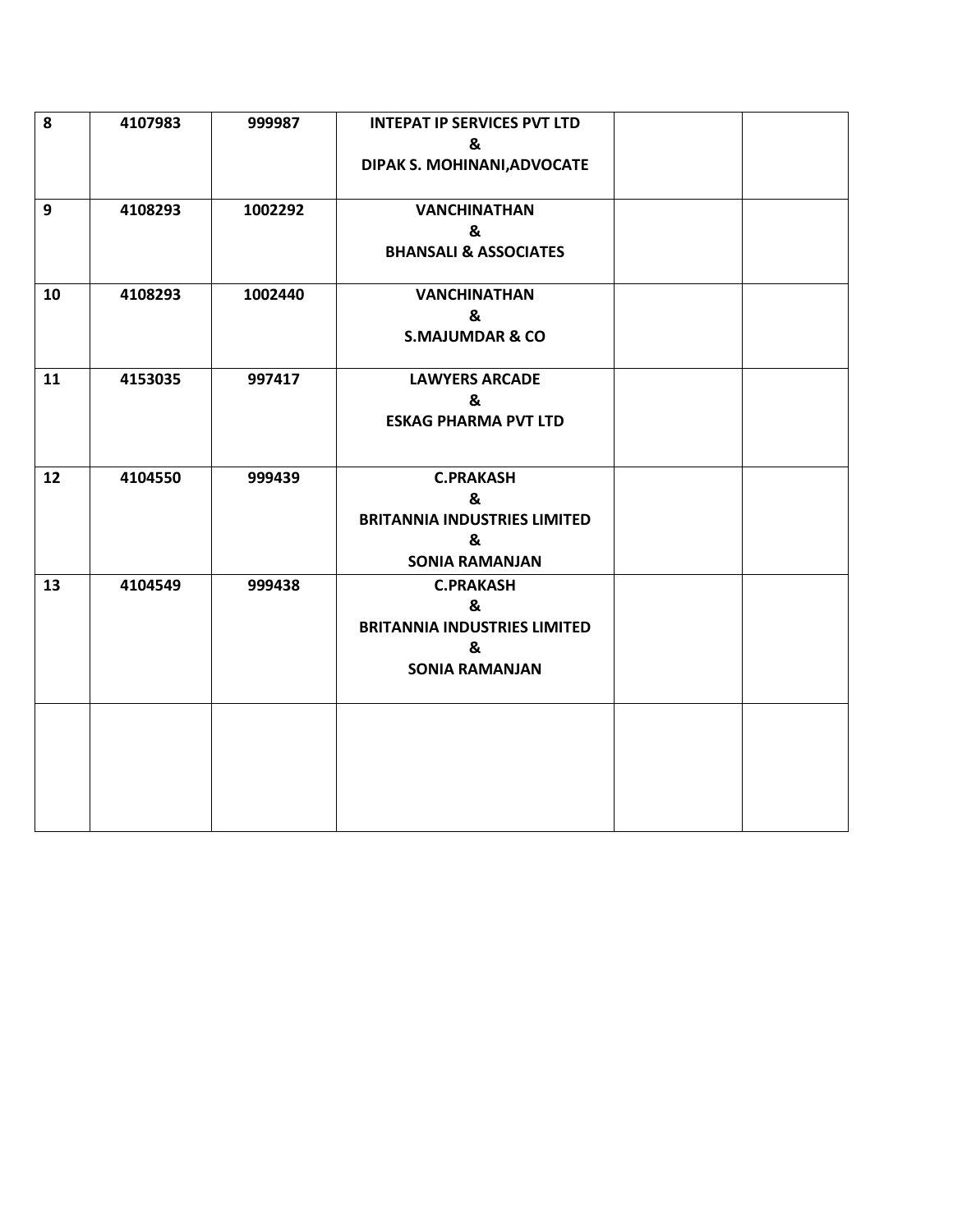



### **No. TOP/ Government of India Trade Marks Registry IP Building, GST Road, Guindy, Chennai - 600 032. MAIN HEARING FOR THE MONTH OF DECEMBER -2021 HEARING DATED 15/12/2021**

| S.NO | <b>APPLICATION/</b><br><b>REGISTERED</b><br><b>TRADE MARK</b><br>NO. | <b>OPPOSITION/</b><br><b>RECTIFICATION</b><br><b>NO</b> | <b>AGENT NAMES</b>                                     | <b>REMARKS</b> | <b>MOBILE</b> |
|------|----------------------------------------------------------------------|---------------------------------------------------------|--------------------------------------------------------|----------------|---------------|
|      | 864571                                                               | 112464                                                  | <b>ANAND AND ANAND</b><br>&<br><b>LALL &amp; SETHI</b> |                |               |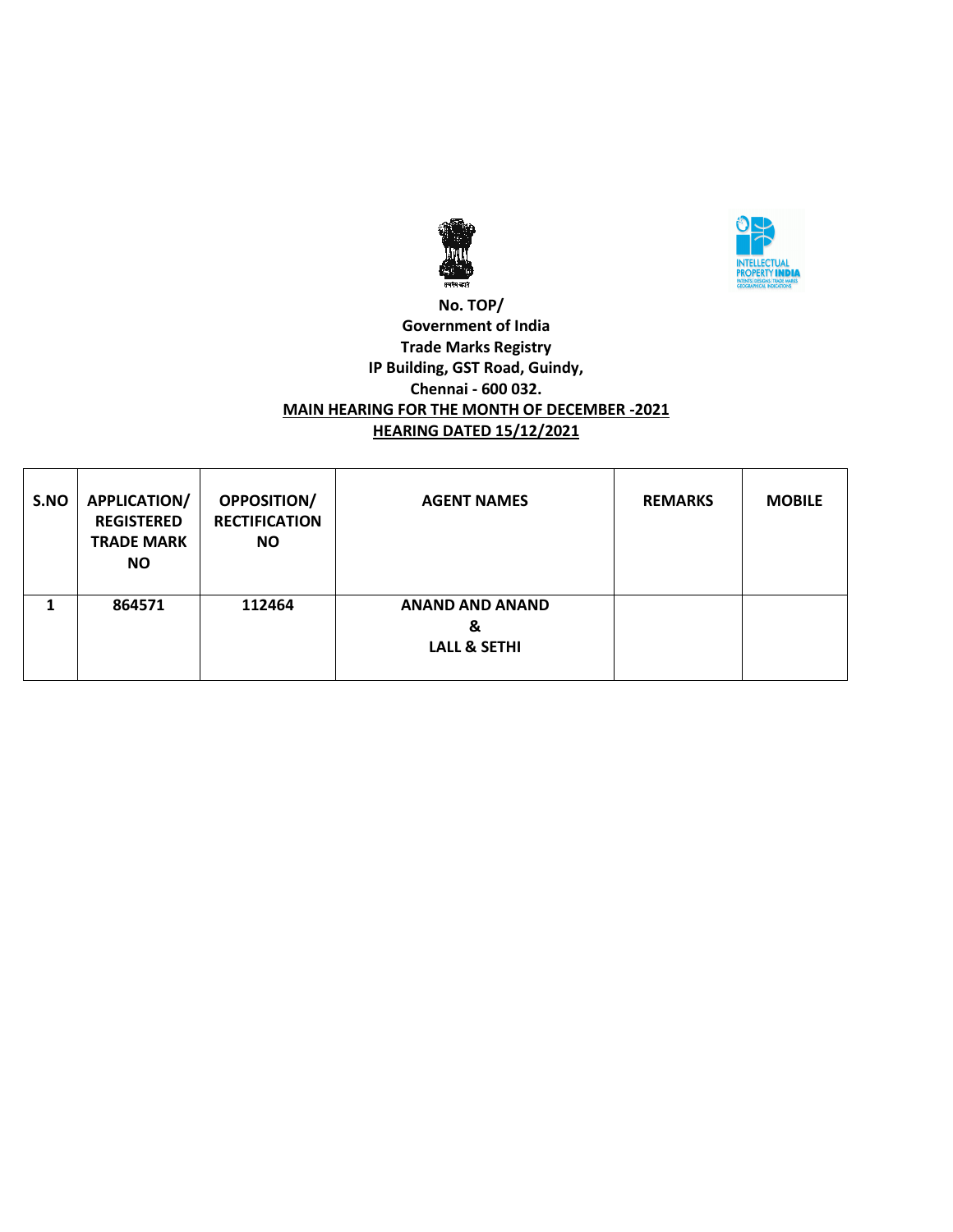



# **No. TOP/ Government of India Trade Marks Registry IP Building, GST Road, Guindy, Chennai - 600 032. OPPOSITION HEARING (TM-5-DELAY, TM-6 DELAY, RULE 45(1) DELAY, RULE 45(1) NOT FILED, RULE 46(1) DELAY, RULE 46(1) NOT FILED & REVIEW PETITION FOR THE MONTH OF DECEMBER -2021 HEARING DATED 15/12/2021**

|                |                     | <b>OPPOSITION/</b>   |                                           |                |               |
|----------------|---------------------|----------------------|-------------------------------------------|----------------|---------------|
| S.N            | <b>APPLICATION/</b> | <b>RECTIFICATION</b> | <b>AGENT NAMES</b>                        | <b>REMARKS</b> | <b>MOBILE</b> |
| $\mathbf{o}$   | <b>REGISTERED</b>   | <b>NO</b>            |                                           |                |               |
|                | <b>TRADE MARK</b>   |                      |                                           |                |               |
|                | <b>NO</b>           |                      |                                           |                |               |
|                |                     |                      |                                           |                |               |
| $\mathbf{1}$   | 3103305             | 964926               | <b>V.A.ASSOCIATES</b>                     |                |               |
|                |                     |                      | &                                         |                |               |
|                |                     |                      | <b>CORPORATE LAW SERVICE</b>              |                |               |
| $\overline{2}$ | 3810209             | 961550               | <b>MADHUSUDAN PUTTA</b>                   |                |               |
|                |                     |                      | &                                         |                |               |
|                |                     |                      | <b>KOCHHAR &amp; CO</b>                   |                |               |
| 3              | 3810209             | 960715               | <b>MADHUSUDAN</b>                         |                |               |
|                |                     |                      | &                                         |                |               |
|                |                     |                      | <b>ADITYA &amp; ASSOCIATES</b>            |                |               |
| 4              | 3066815             | 960969               | <b>SAS PARTNERS</b>                       |                |               |
|                |                     |                      | &                                         |                |               |
|                |                     |                      | <b>SUN PHARMACEUTICAL INDUSTRIES</b>      |                |               |
|                |                     |                      | <b>LIMITED</b>                            |                |               |
| 5              | 3950953             | 960183               | <b>VINOD KUMAR PU</b>                     |                |               |
|                |                     |                      | &                                         |                |               |
|                |                     |                      | <b>RIGHTWAY LEGAL SOLUTIONS &amp; CO.</b> |                |               |
|                |                     |                      | &                                         |                |               |
|                |                     |                      | <b>RAMAN KARTHA AND CO</b>                |                |               |
| 6              | 3871801             | 962250               | <b>PRG ASSOCIATES</b>                     |                |               |
|                |                     |                      | &                                         |                |               |
|                |                     |                      | <b>KHAITAN &amp; CO</b>                   |                |               |
|                |                     |                      |                                           |                |               |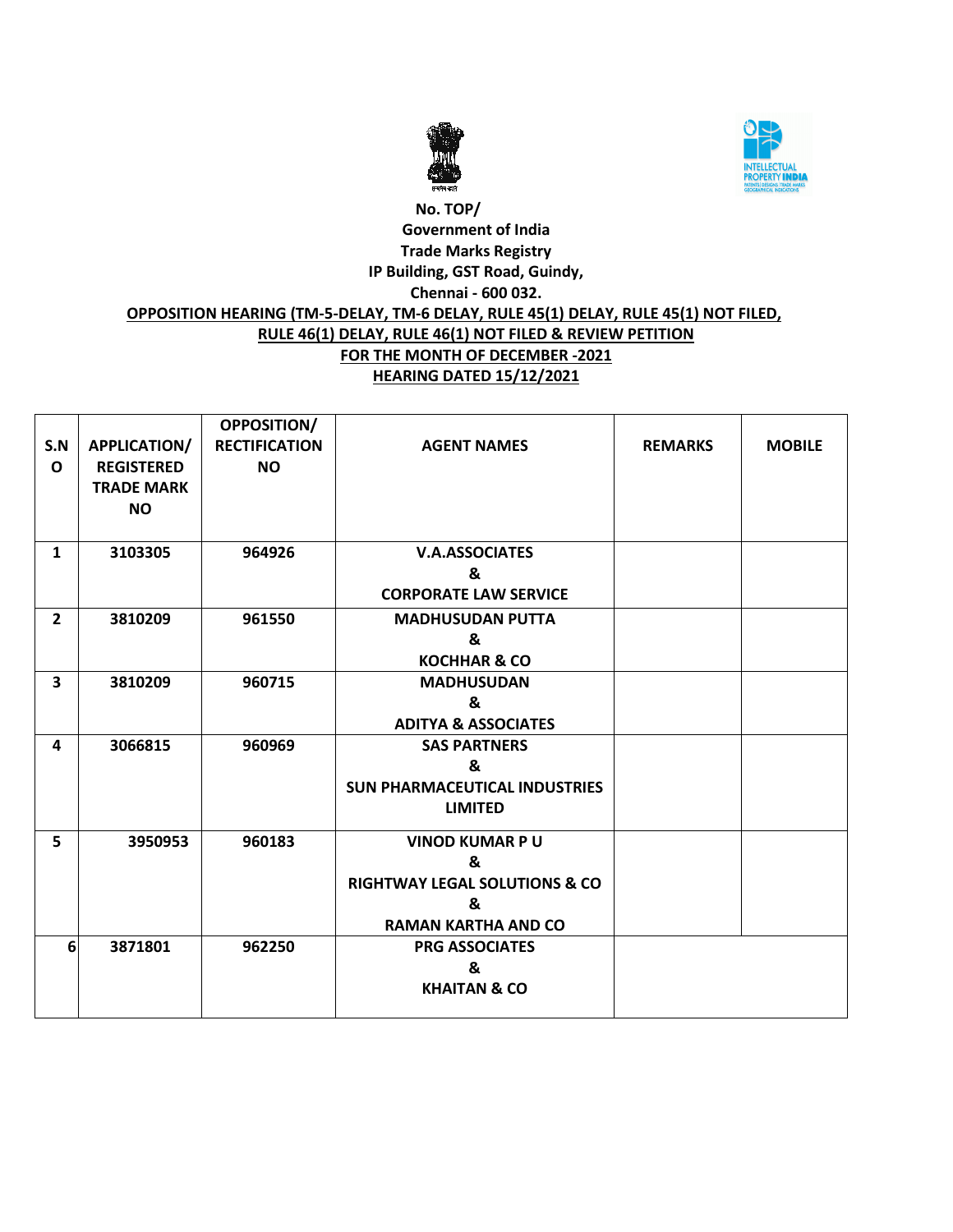|                |                   | <b>OPPOSITION/</b>  |                                  |                |               |
|----------------|-------------------|---------------------|----------------------------------|----------------|---------------|
| S.NO           | APPLICATION/      | <b>RECTIFICATIO</b> | <b>AGENT NAMES</b>               | <b>REMARKS</b> | <b>MOBILE</b> |
|                | <b>REGISTERED</b> | N                   |                                  |                |               |
|                | <b>TRADE MARK</b> | <b>NO</b>           |                                  |                |               |
|                | <b>NO</b>         |                     |                                  |                |               |
|                |                   |                     |                                  |                |               |
| $\overline{ }$ | 3895661           | 963750              | <b>LAWYERS ARCADE</b>            |                |               |
|                |                   |                     | &                                |                |               |
|                |                   |                     | <b>VISHESH &amp; ASSOCIATES</b>  |                |               |
| 8              | 2865287           | 962627              | <b>L.R.SWAMI CO</b>              |                |               |
|                |                   |                     | &                                |                |               |
|                |                   |                     | <b>PENTALLECT PARTNERS</b>       |                |               |
| 9              | 2927917           | 962994              | <b>P.P.A.SAGEER</b>              |                |               |
|                |                   |                     | &                                |                |               |
|                |                   |                     | <b>MANOJ JAIN ADVOCATE</b>       |                |               |
| 10             | 2927918           | 963008              | <b>P.P.A.SAGEER</b>              |                |               |
|                |                   |                     | &                                |                |               |
|                |                   |                     | <b>MANOJ JAIN ADVOCATE</b>       |                |               |
| 11             | 3904465           | 962028              | <b>VANCHINATHAN</b>              |                |               |
|                |                   |                     | &                                |                |               |
|                |                   |                     | <b>THAKUR &amp; CO</b>           |                |               |
| 12             | 3048813           | 964044              | <b>THARA &amp; THARA</b>         |                |               |
|                |                   |                     | &                                |                |               |
|                |                   |                     | <b>DEPENNING &amp; DEPENNING</b> |                |               |
|                |                   |                     |                                  |                |               |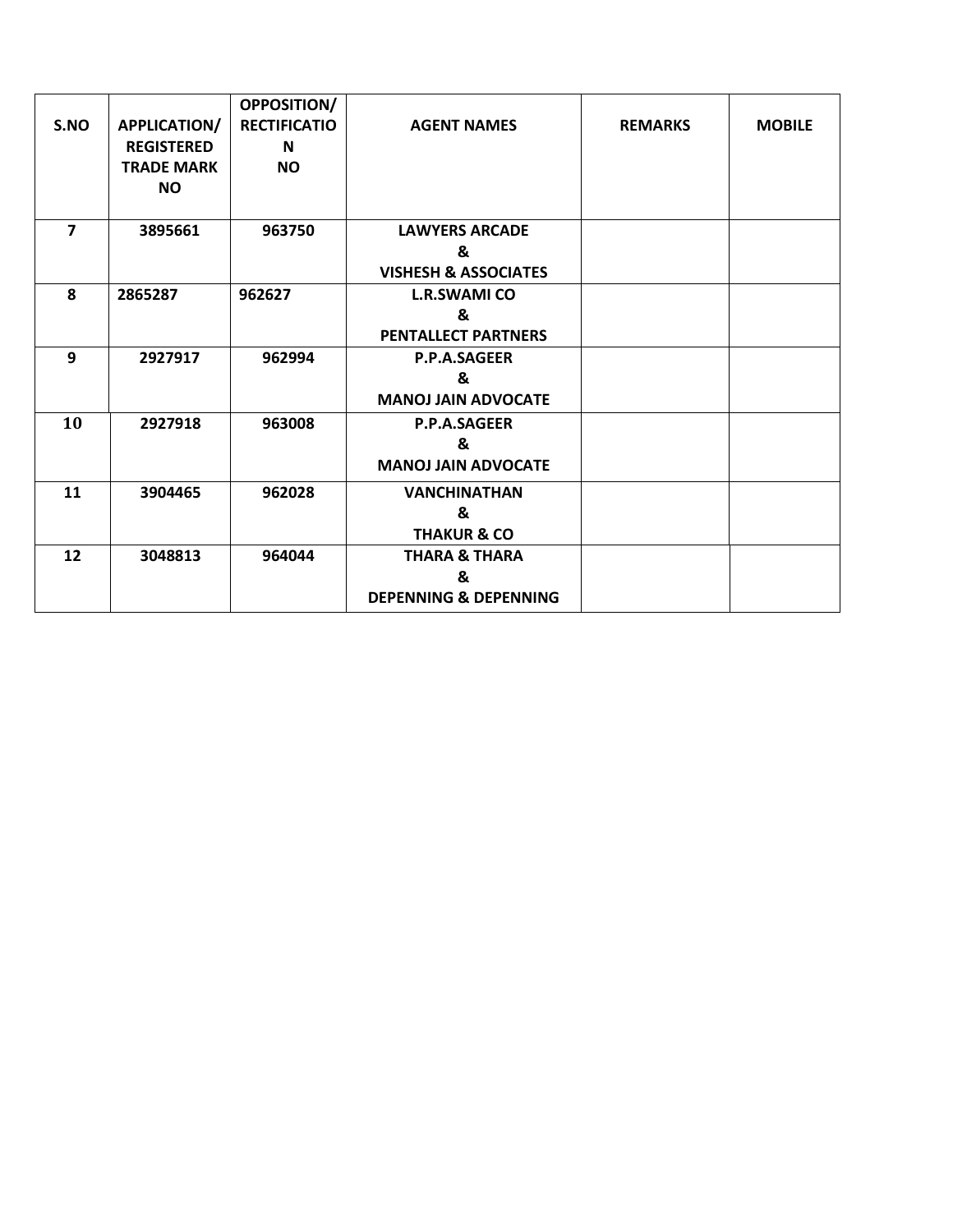



### **No. TOP/ Government of India Trade Marks Registry IP Building, GST Road, Guindy, Chennai - 600 032. MAIN HEARING FOR THE MONTH OF DECEMBER -2021 HEARING DATED 16/12/2021**

| S.NO | <b>APPLICATION/</b><br><b>REGISTERED</b><br><b>TRADE MARK</b><br>NO. | <b>OPPOSITION/</b><br><b>RECTIFICATION</b><br><b>NO</b> | <b>AGENT NAMES</b>                                        | <b>REMARKS</b> | <b>MOBILE</b> |
|------|----------------------------------------------------------------------|---------------------------------------------------------|-----------------------------------------------------------|----------------|---------------|
|      | 481599                                                               | 730845                                                  | K.G.BANSAL AND S.K.BANSAL<br>&<br><b>MOHAN ASSOCIATES</b> |                |               |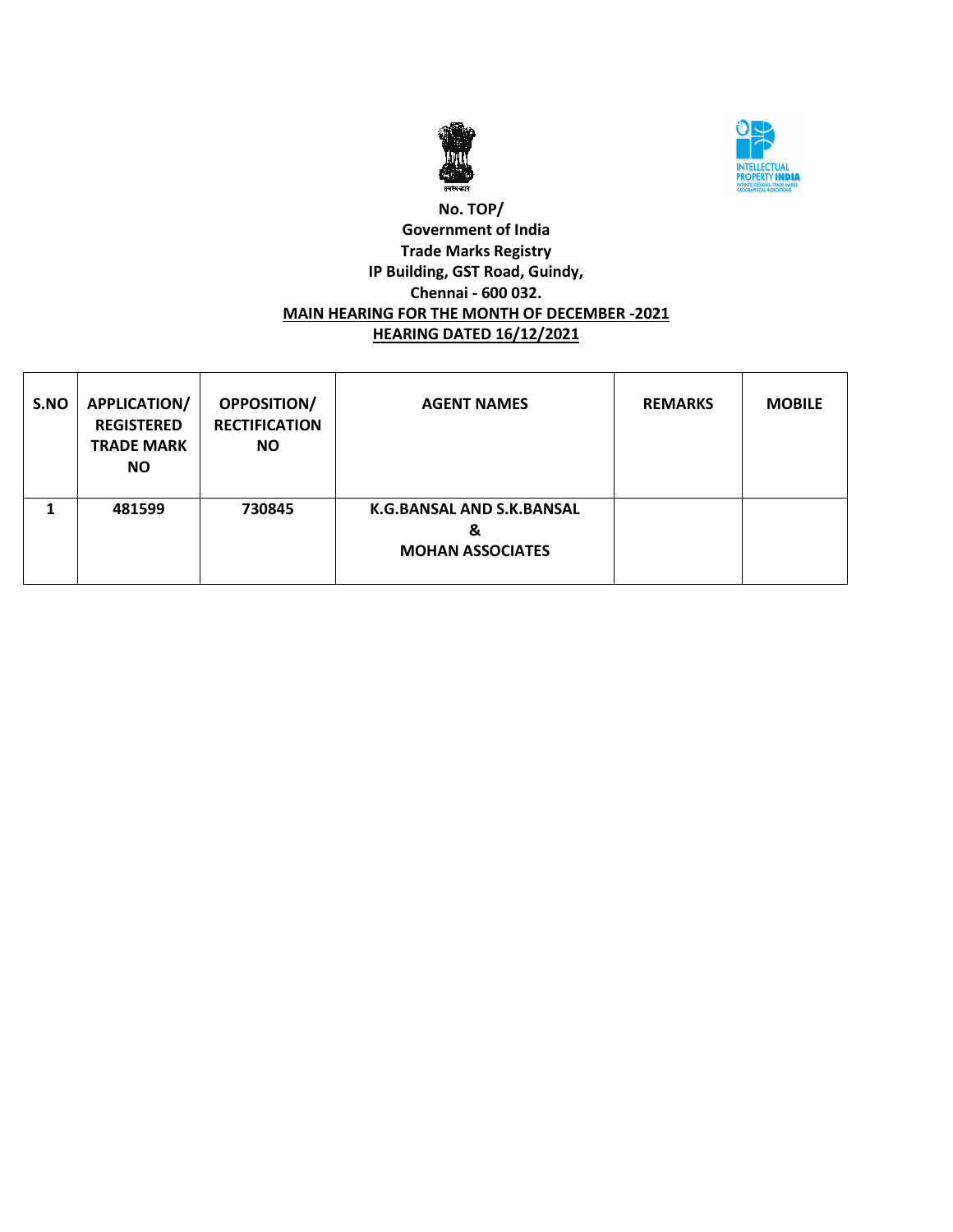



# **No. TOP/ Government of India Trade Marks Registry IP Building, GST Road, Guindy, Chennai - 600 032. OPPOSITION HEARING (TM-5-DELAY, TM-6 DELAY, RULE 45(1) DELAY, RULE 45(1) NOT FILED, RULE 46(1) DELAY, RULE 46(1) NOT FILED & REVIEW PETITION FOR THE MONTH OF DECEMBER -2021 HEARING DATED 16/12/2021**

| S.NO                    | <b>APPLICATION/</b><br><b>REGISTERED</b><br><b>TRADE MARK</b><br><b>NO</b> | <b>OPPOSITION/</b><br><b>RECTIFICATION</b><br><b>NO</b> | <b>AGENT NAMES</b>                                                         | <b>REMARKS</b> | <b>MOBILE</b> |
|-------------------------|----------------------------------------------------------------------------|---------------------------------------------------------|----------------------------------------------------------------------------|----------------|---------------|
| 1                       | 3625292                                                                    | 919694                                                  | <b>A.V.NATHAN ASSOCIATES</b><br>&<br><b>REMFRY &amp; SAGAR</b>             |                |               |
| $\overline{2}$          | 3803806                                                                    | 951561                                                  | <b>BHUPATHIRAJU V.S.S.R.K.RAJU</b><br>&<br><b>ADITYA &amp; ASSOCIATES</b>  |                |               |
| $\overline{\mathbf{3}}$ | 3400059                                                                    | 978049                                                  | <b>INTEPAT IP SERVICES PVT LTD</b><br>&<br><b>LAW PROTECTORS</b>           |                |               |
| 4                       | 3066877                                                                    | 955946                                                  | <b>R.SATHISHKUMAR &amp;</b><br>A.K.RAJARAMAN<br>&<br><b>S.R.RAGHUVIR</b>   |                |               |
| 5                       | 3822530                                                                    | 952191                                                  | <b>S.LOGANATHAN</b><br>&<br><b>D.K. LALWANI &amp; CO</b>                   |                |               |
| 6                       | 3743980                                                                    | 933791                                                  | <b>L.R.SWAMI CO</b><br>&<br><b>MAHTTA &amp; CO</b>                         |                |               |
| $\overline{7}$          | 3799345                                                                    | 950205                                                  | <b>UNIMARKS LEGAL SOLUTIONS</b><br>&<br><b>G.D.BANSAL &amp; ASSOCIATES</b> |                |               |
| 8                       | 3731947                                                                    | 940719                                                  | <b>GEORGLY KURIAN</b><br>&<br><b>TRADE MARK PROTEC CO</b>                  |                |               |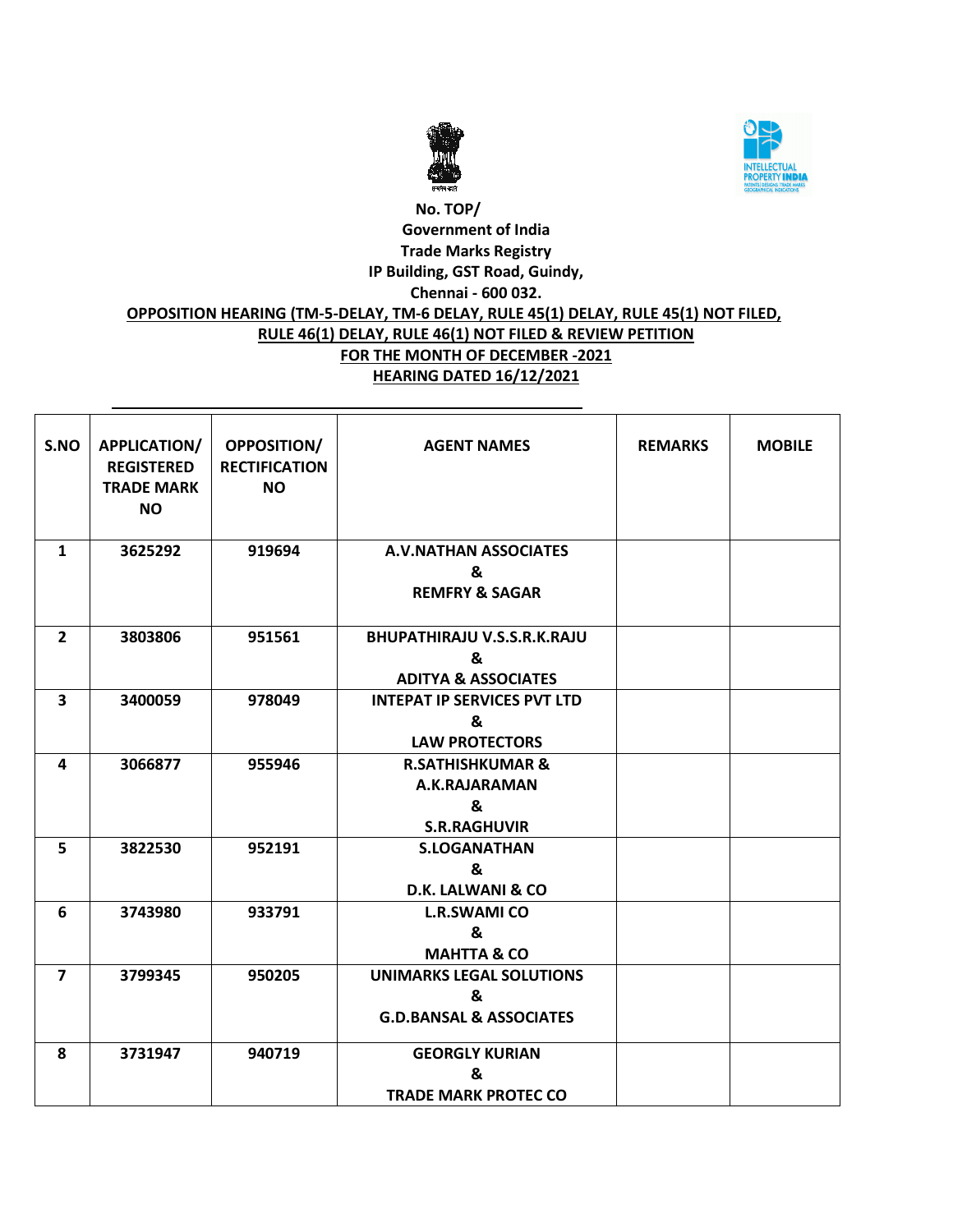| S.NO | <b>APPLICATION/</b><br><b>REGISTERED</b><br><b>TRADE MARK</b><br><b>NO</b> | <b>OPPOSITION/</b><br><b>RECTIFICATION</b><br><b>NO</b> | <b>AGENT NAMES</b>                                                                                     | <b>REMARKS</b> | <b>MOBILE</b> |
|------|----------------------------------------------------------------------------|---------------------------------------------------------|--------------------------------------------------------------------------------------------------------|----------------|---------------|
| 9    | 3625322                                                                    | 936091                                                  | <b>SYNERGY PERSPECTIVES</b><br>&<br><b>SUN PHARMACEUTICAL</b><br><b>INDUSTRIES LIMITED</b>             |                |               |
| 10   | 3360746                                                                    | 984146                                                  | <b>SELVAM &amp; SELVAM,</b><br><b>ADVOCATES</b><br>&<br><b>RAHUL CHAUDHRY &amp;</b><br><b>PARTNERS</b> |                |               |
| 11   | 3360744                                                                    | 984147                                                  | <b>SELVAM &amp; SELVAM,</b><br><b>ADVOCATES</b><br>&<br><b>RAHUL CHAUDHRY &amp;</b><br><b>PARTNERS</b> |                |               |
| 12   | 3722237                                                                    | 975795                                                  | <b>SOURAV P.GHOSH</b><br>&<br><b>R.NAGARAJAN</b>                                                       |                |               |
| 13   | 3424146                                                                    | 978177                                                  | <b>C.VENKATASUBRAMANIAM</b><br>&<br><b>RAO &amp; RAO</b>                                               |                |               |
|      |                                                                            |                                                         |                                                                                                        |                |               |
|      |                                                                            |                                                         |                                                                                                        |                |               |
|      |                                                                            |                                                         |                                                                                                        |                |               |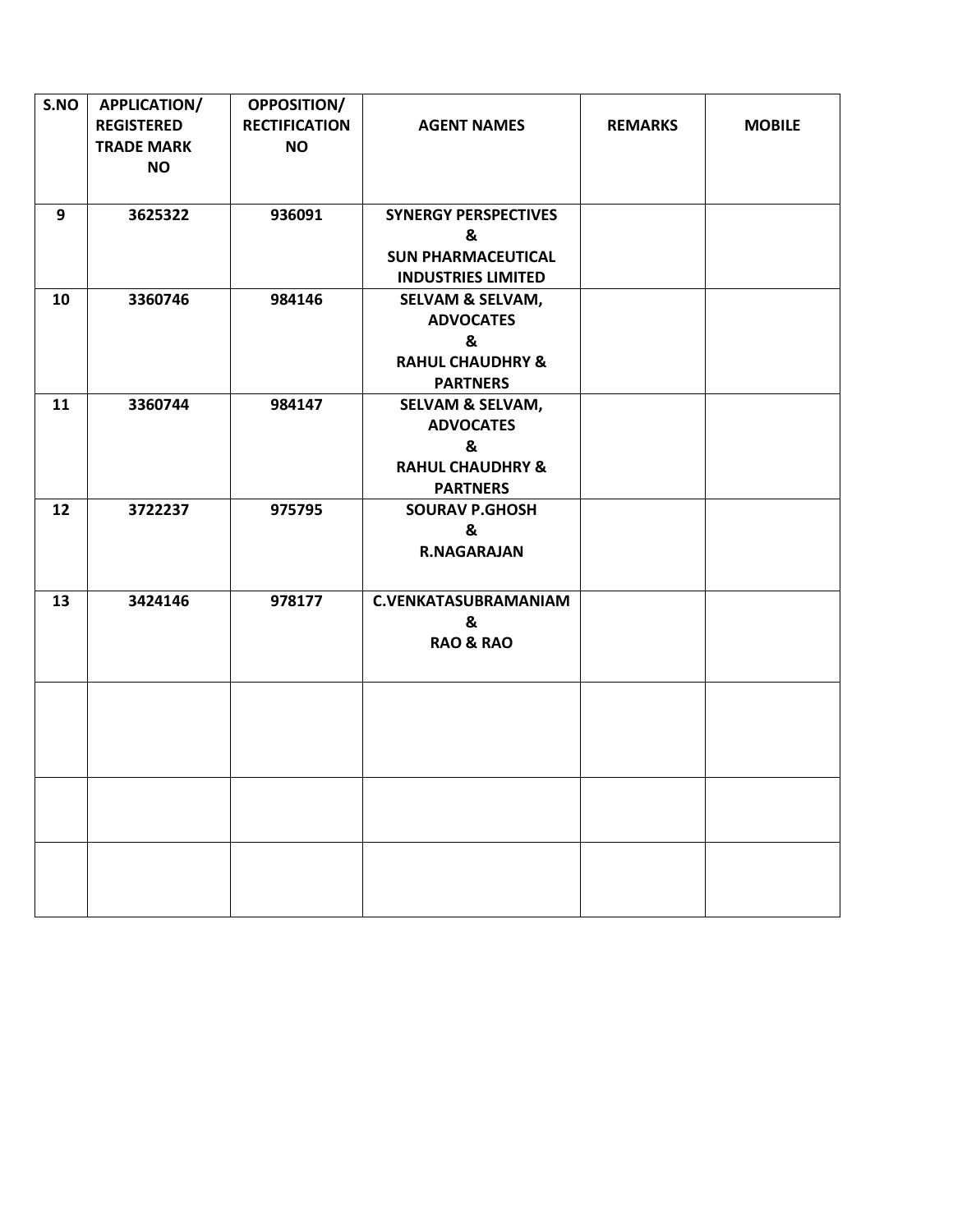



### **No. TOP/ Government of India Trade Marks Registry IP Building, GST Road, Guindy, Chennai - 600 032. MAIN HEARING FOR THE MONTH OF DECEMBER -2021 HEARING DATED 20/12/2021**

| S.NO | <b>APPLICATION/</b><br><b>REGISTERED</b><br><b>TRADE MARK</b><br><b>NO</b> | <b>OPPOSITION/</b><br><b>RECTIFICATION</b><br><b>NO</b> | <b>AGENT NAMES</b>                                                                | <b>REMARKS</b> | <b>MOBILE</b> |
|------|----------------------------------------------------------------------------|---------------------------------------------------------|-----------------------------------------------------------------------------------|----------------|---------------|
|      | 823544                                                                     | 248265                                                  | <b>V.BALAKRISHNAN</b><br>&<br><b>W.S.KANE &amp; CO</b><br>&<br><b>CHARAGH DIN</b> |                |               |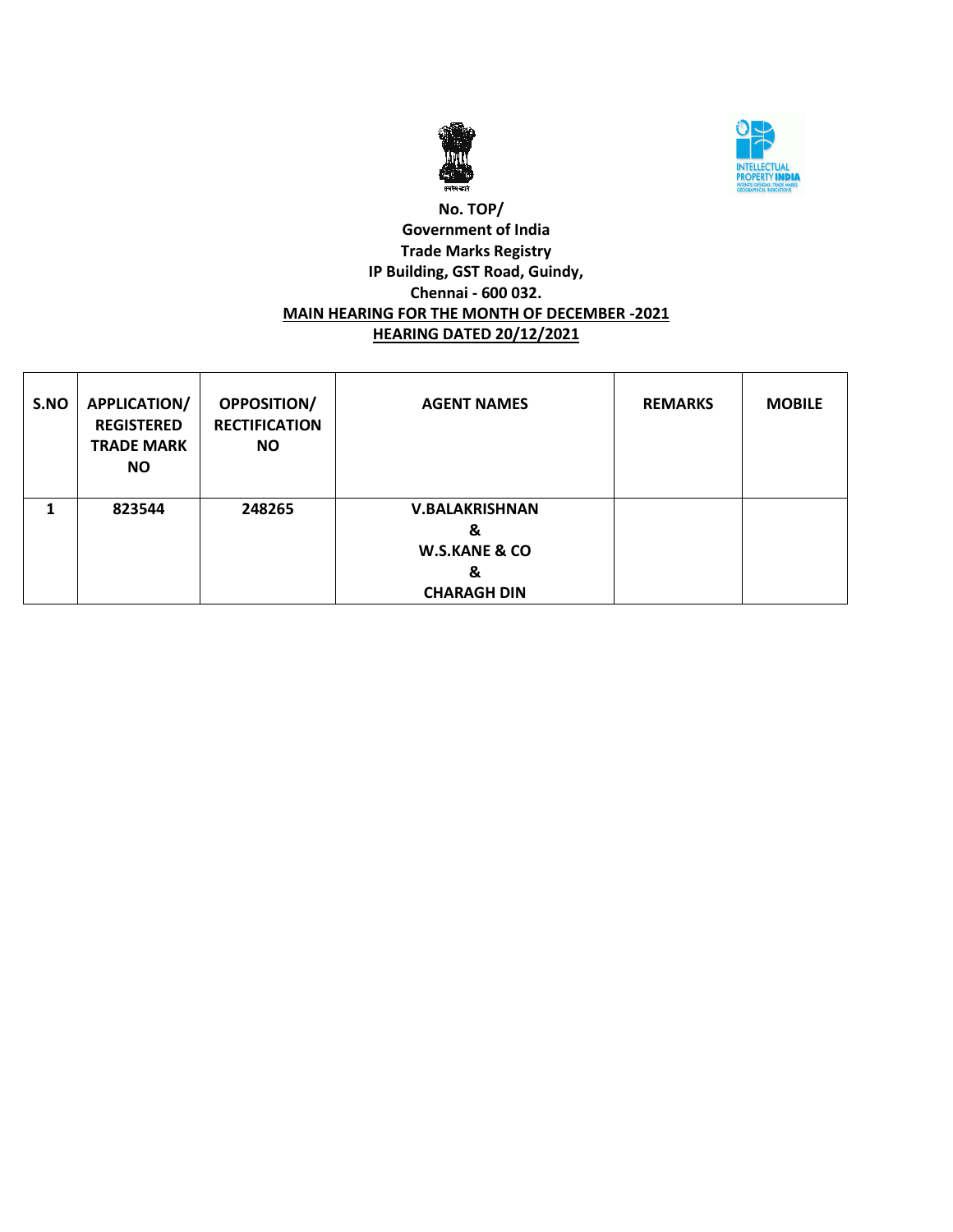



# **No. TOP/ Government of India Trade Marks Registry IP Building, GST Road, Guindy, Chennai - 600 032. OPPOSITION HEARING (TM-5-DELAY, TM-6 DELAY, RULE 45(1) DELAY, RULE 45(1) NOT FILED, RULE 46(1) DELAY, RULE 46(1) NOT FILED & REVIEW PETITION FOR THE MONTH OF DECEMBER -2021 HEARING DATED 20/12/2021**

| S.NO                    | APPLICATION/<br><b>REGISTERED</b><br><b>TRADE MARK</b><br><b>NO</b> | <b>OPPOSITION/</b><br><b>RECTIFICATION</b><br><b>NO</b> | <b>AGENT NAMES</b>                                                                                        | <b>REMARKS</b> | <b>MOBILE</b> |
|-------------------------|---------------------------------------------------------------------|---------------------------------------------------------|-----------------------------------------------------------------------------------------------------------|----------------|---------------|
| $\mathbf{1}$            | 2938772                                                             | 965531                                                  | <b>S.BALAJANAKI</b><br>&<br>UNITED OVERSEAS TRADE MARK CO                                                 |                |               |
| $\overline{2}$          | 3923525                                                             | 958900                                                  | <b>MITTAPALLI NAGA KISHORE</b><br>&<br><b>DESINEEDI TATAJI</b><br>&<br><b>VANCHINATHAN</b>                |                |               |
| $\overline{\mathbf{3}}$ | 3880315                                                             | 964493                                                  | <b>NADAR VENNILA</b><br>&<br><b>GROVER &amp; ASSOCIATES</b>                                               |                |               |
| 4                       | 2966103                                                             | 964492                                                  | <b>JEHANGIR GULABBHAI &amp; BILIMORA</b><br><b>&amp; DARUWALLA</b><br>&<br><b>GROVER &amp; ASSOCIATES</b> |                |               |
| 5                       | 3000671                                                             | 964280                                                  | <b>IPR LAW ASSOCIATES</b><br>&<br><b>BIZBRINY</b>                                                         |                |               |
| 6                       | 2979384                                                             | 959696                                                  | <b>L.R.SWAMI CO</b><br>&<br><b>I.AROKIASAMY</b>                                                           |                |               |
| $\overline{7}$          | 2799179                                                             | 957959                                                  | <b>PATSON LEGAL KNOWLEDGE</b><br><b>PROCESS PVT LTD</b><br>&<br><b>SUPERFASTACTION REGN SERVICE</b>       |                |               |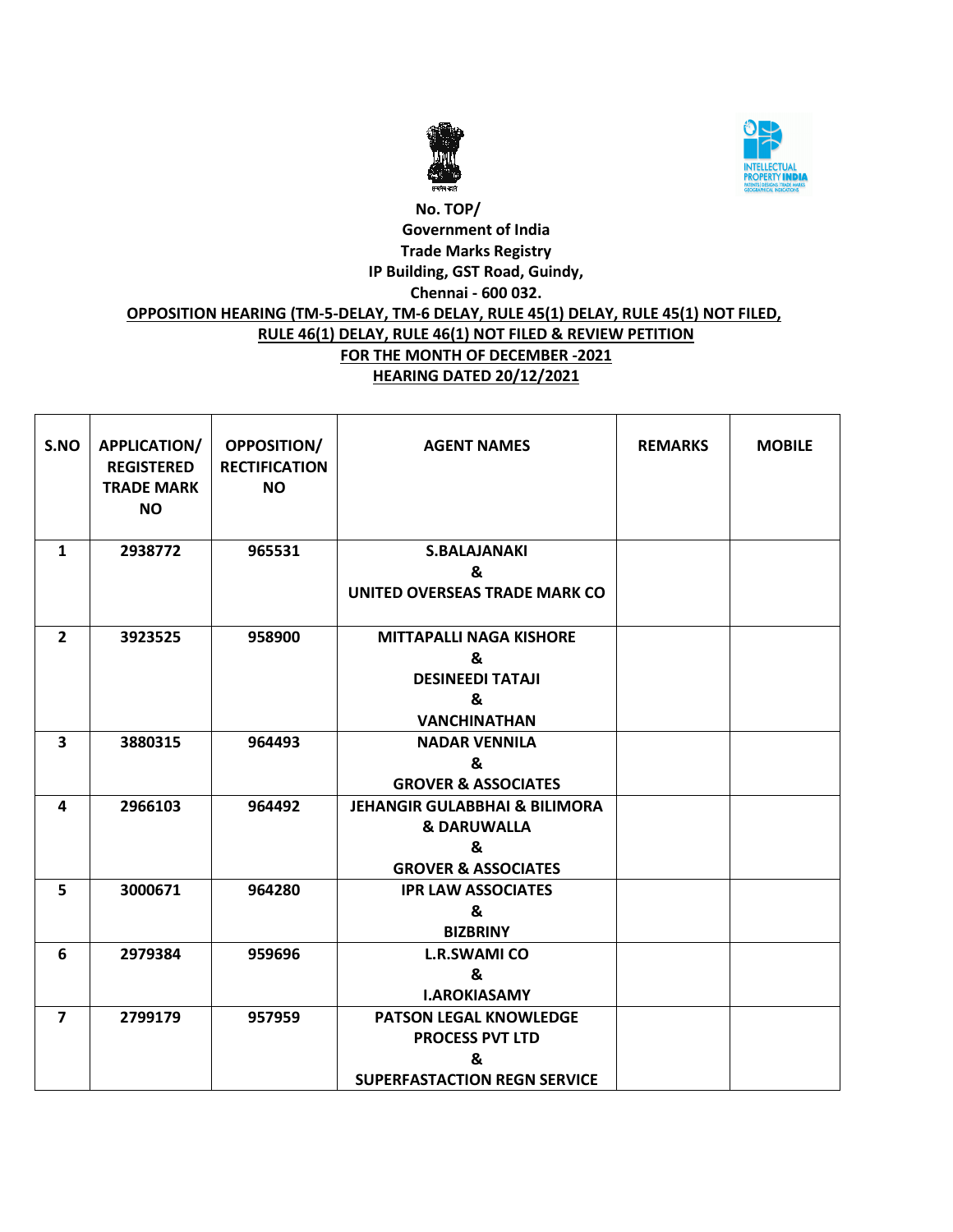| S.NO | <b>APPLICATION/</b><br><b>REGISTERED</b><br><b>TRADE MARK</b><br><b>NO</b> | <b>OPPOSITION/</b><br><b>RECTIFICATION</b><br><b>NO</b> | <b>AGENT NAMES</b>                                                                               | <b>REMARKS</b> | <b>MOBILE</b> |
|------|----------------------------------------------------------------------------|---------------------------------------------------------|--------------------------------------------------------------------------------------------------|----------------|---------------|
| 8    | 2863410                                                                    | 957558                                                  | <b>P.P.A.SAGEER ADVOCATE</b><br>&<br><b>BUSINESS CARE</b>                                        |                |               |
| 9    | 2922987                                                                    | 964811                                                  | <b>DASWANI &amp; DASWANI</b><br>&<br><b>GLENMARK</b><br><b>PHARMACEUTICALS</b><br><b>LIMITED</b> |                |               |
| 10   | 2933716                                                                    | 965519                                                  | <b>C.VENKATASUBRAMANIAM</b><br>&<br><b>KAMLESH RAMESHKUMAR</b><br><b>SACHDEV</b>                 |                |               |
| 11   | 3902630                                                                    | 965292                                                  | <b>NITHIN PARMAR</b><br>&<br><b>RELIANCE RETAIL LIMITED</b>                                      |                |               |
| 12   | 3023354                                                                    | 960079                                                  | <b>BAGYA RAGHAVAN</b><br>&<br><b>VISHESH &amp; ASSOCIATES</b>                                    |                |               |
| 13   | 2792260                                                                    | 959436                                                  | <b>G.PARAMESH</b><br>&<br><b>MACE CORPORATE</b>                                                  |                |               |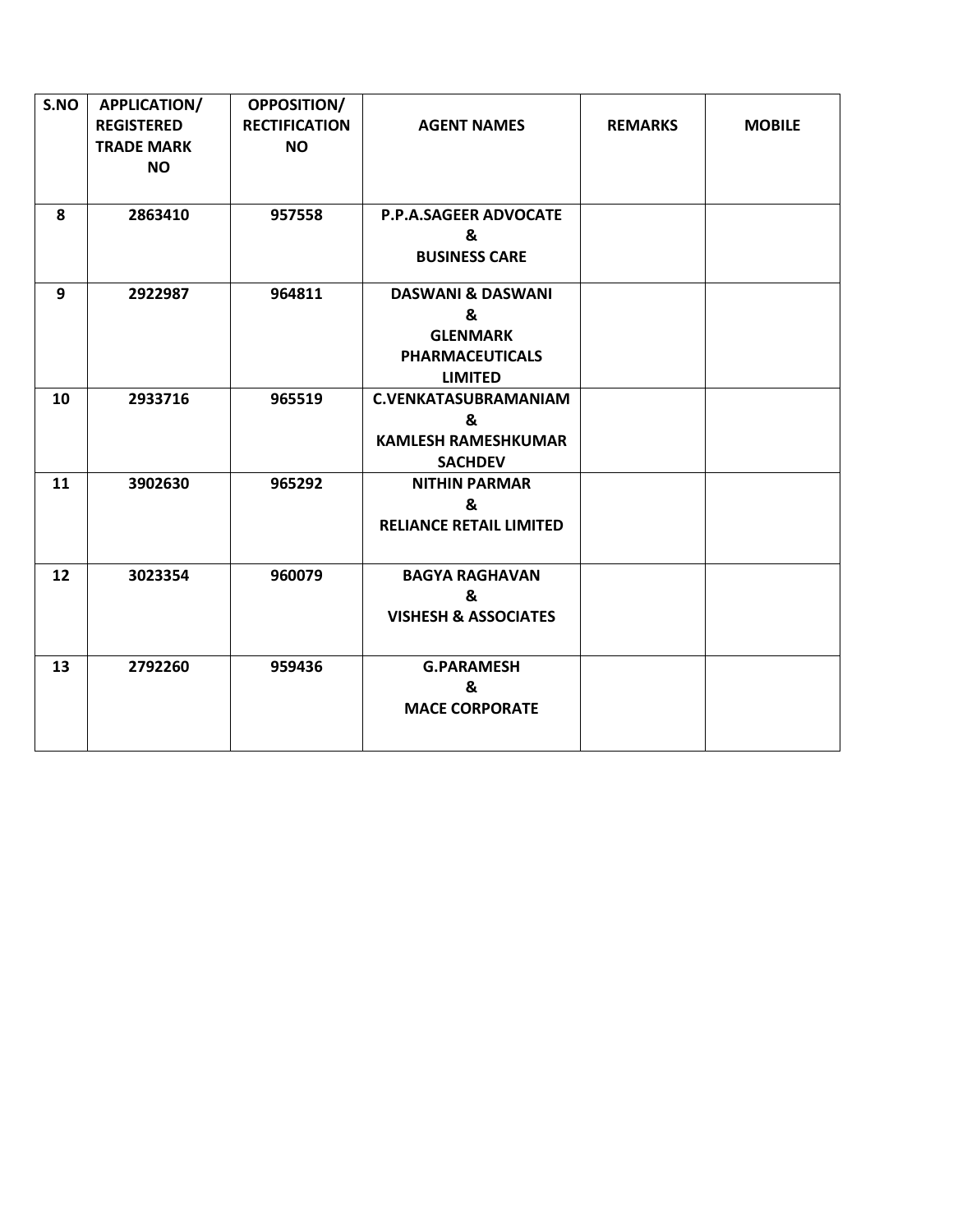



### **No. TOP/ Government of India Trade Marks Registry IP Building, GST Road, Guindy, Chennai - 600 032. MAIN HEARING FOR THE MONTH OF DECEMBER-2021 HEARING DATED 21/12/2021**

| S.NO | APPLICATION/<br><b>REGISTERED</b><br><b>TRADE MARK</b><br><b>NO</b> | <b>OPPOSITION/</b><br><b>RECTIFICATION</b><br><b>NO</b> | <b>AGENT NAMES</b>                                     | <b>REMARKS</b> | <b>MOBILE</b> |
|------|---------------------------------------------------------------------|---------------------------------------------------------|--------------------------------------------------------|----------------|---------------|
|      | 894552                                                              | 717646                                                  | <b>KHAITAN &amp; CO</b><br>&<br><b>ANAND AND ANAND</b> |                |               |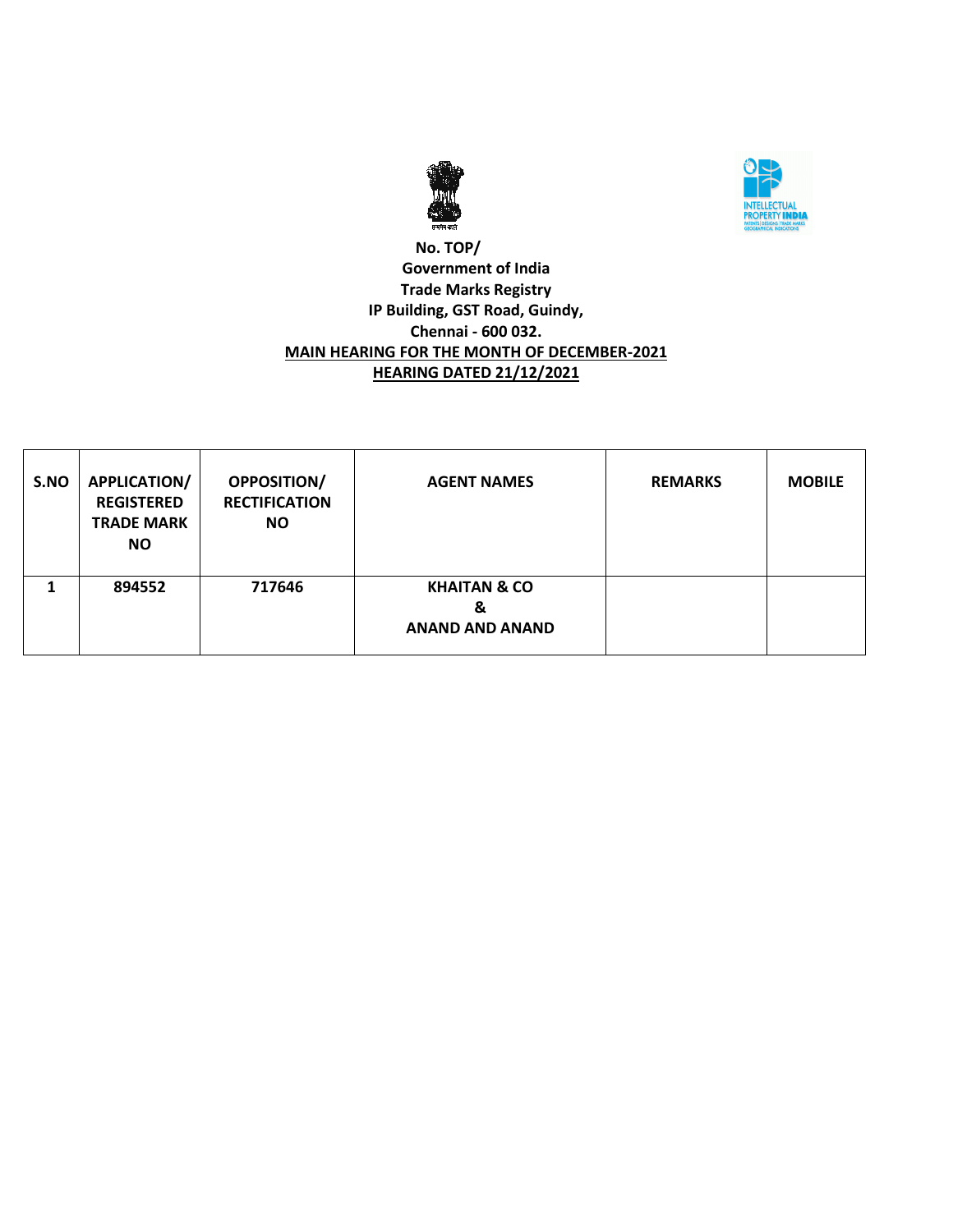



# **No. TOP/ Government of India Trade Marks Registry IP Building, GST Road, Guindy, Chennai - 600 032. OPPOSITION HEARING (TM-5-DELAY, TM-6 DELAY, RULE 45(1) DELAY, RULE 45(1) NOT FILED, RULE 46(1) DELAY, RULE 46(1) NOT FILED & REVIEW PETITION FOR THE MONTH OF DECEMBER -2021 HEARING DATED 21/12/2021**

| S.NO           | APPLICATION/<br><b>REGISTERED</b><br><b>TRADE MARK</b><br><b>NO</b> | <b>OPPOSITION/</b><br><b>RECTIFICATION</b><br><b>NO</b> | <b>AGENT NAMES</b>                                                | <b>REMARKS</b> | <b>MOBILE</b> |
|----------------|---------------------------------------------------------------------|---------------------------------------------------------|-------------------------------------------------------------------|----------------|---------------|
| $\mathbf{1}$   | 3403092                                                             | 883126                                                  | <b>R.SATHISH KUMAR</b><br>&<br><b>VISHESH AND ASSOCIATES</b>      |                |               |
| $\overline{2}$ | 1537283                                                             | 792410                                                  | <b>A.V.NATHAN ASSOCIATES</b><br>&<br><b>G.S.RIJHWANI &amp; CO</b> |                |               |
| 3              | 3267497                                                             | 904106                                                  | <b>RAO &amp; RAO</b><br>&<br><b>V.A.ASSOCIATES</b>                |                |               |
| 4              | 2331426                                                             | 859189                                                  | <b>PUTHRAN &amp; ASSOCIATES</b><br>&<br><b>SEA LINKS</b>          |                |               |
| 5              | 2331426                                                             | 859186                                                  | <b>PUTHRAN &amp; ASSOCIATES</b><br>&<br><b>SEA LINKS</b>          |                |               |
| 6              | 2331426                                                             | 859188                                                  | <b>PUTHRAN &amp; ASSOCIATES</b><br>&<br><b>SEA LINKS</b>          |                |               |
| $\overline{7}$ | 3328047                                                             | 973952                                                  | <b>S.EZHIL RAJ</b><br>&<br><b>C.VENKATASUBRAMANIAM</b>            |                |               |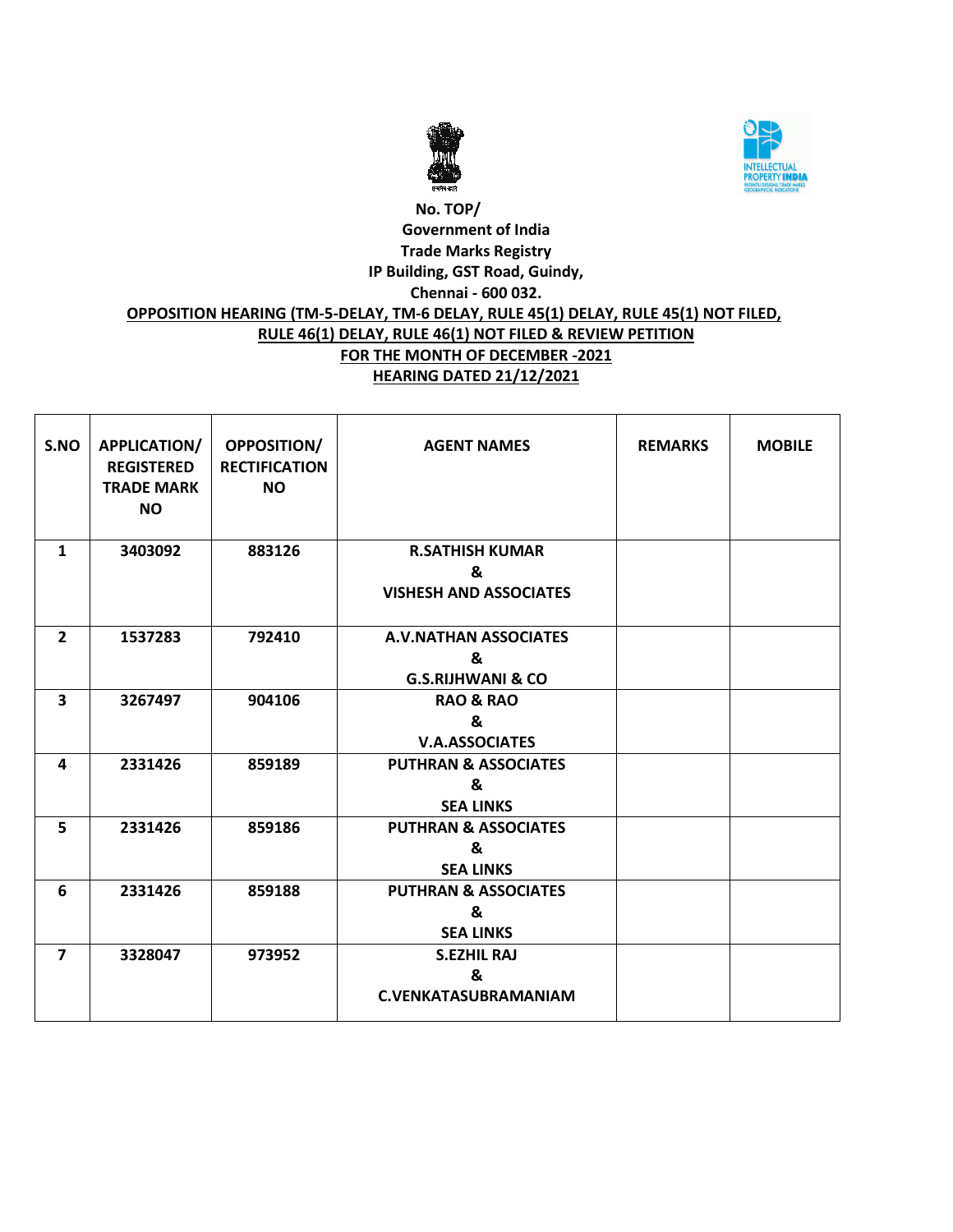| S.NO | <b>APPLICATION/</b><br><b>REGISTERED</b><br><b>TRADE MARK</b><br><b>NO</b> | OPPOSITION/<br><b>RECTIFICATION</b><br><b>NO</b> | <b>AGENT NAMES</b>                                                                                         | <b>REMARKS</b> | <b>MOBILE</b> |
|------|----------------------------------------------------------------------------|--------------------------------------------------|------------------------------------------------------------------------------------------------------------|----------------|---------------|
| 8    | 3241094                                                                    | 980372                                           | <b>LAWYERS' ARCADE</b><br>&<br><b>NEON LABORATORIES</b><br><b>LIMITED</b>                                  |                |               |
| 9    | 3743050                                                                    | 942077                                           | <b>GLOBAL JURIX</b><br>&<br><b>MEHTA LEGAL</b>                                                             |                |               |
| 10   | 3858831                                                                    | 951095                                           | <b>VANCHINATHAN</b><br>&<br><b>B.KARTHIK ADVOCATE</b><br>&<br><b>SAI LAKSHMI IPA</b><br><b>CONSULTANTS</b> |                |               |
| 11   | 3466698                                                                    | 979360                                           | <b>LAWYERS' ARCADE</b><br>&<br><b>S.SUBA SHINY</b>                                                         |                |               |
| 12   | 2331426                                                                    | 859187                                           | <b>PUTHRAN &amp; ASSOCIATES</b><br>&<br><b>SEA LINKS</b>                                                   |                |               |
| 13   | 3265948                                                                    | 975750                                           | <b>N.K.SANATH KUMAR</b><br>&<br><b>W.S.KANE &amp; CO</b>                                                   |                |               |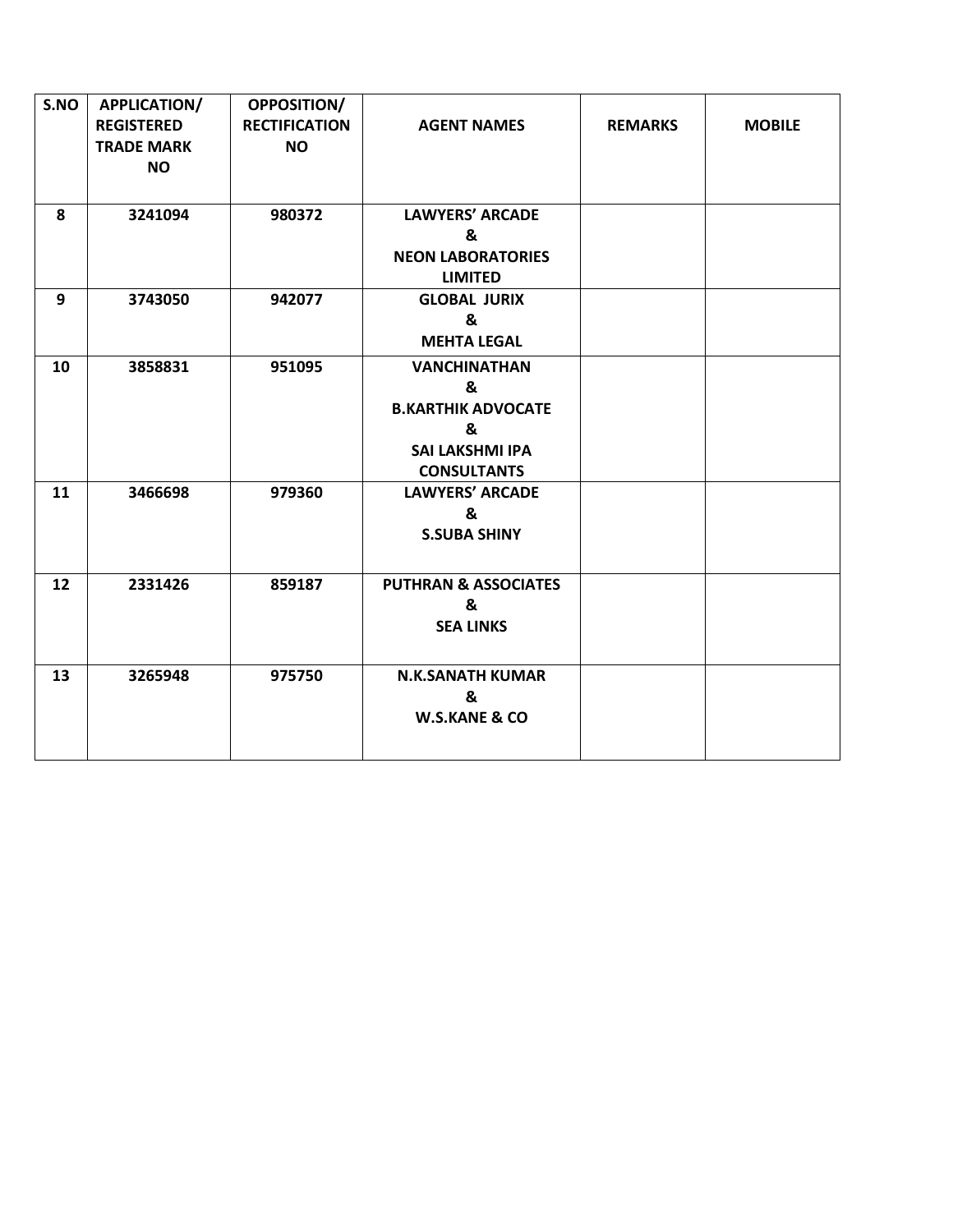



### **No. TOP/ Government of India Trade Marks Registry IP Building, GST Road, Guindy, Chennai - 600 032. MAIN HEARING FOR THE MONTH OF DECEMBER-2021 HEARING DATED 22/12/2021**

| S.NO | <b>APPLICATION/</b><br><b>REGISTERED</b><br><b>TRADE MARK</b><br><b>NO</b> | <b>OPPOSITION/</b><br><b>RECTIFICATION</b><br><b>NO</b> | <b>AGENT NAMES</b>                                                                         | <b>REMARKS</b> | <b>MOBILE</b> |
|------|----------------------------------------------------------------------------|---------------------------------------------------------|--------------------------------------------------------------------------------------------|----------------|---------------|
|      | 712324                                                                     | 722385                                                  | <b>DEPENNING &amp; DEPENNING</b><br>&<br><b>INTERNATIONAL TRADE MARKS</b><br><b>BUREAU</b> |                |               |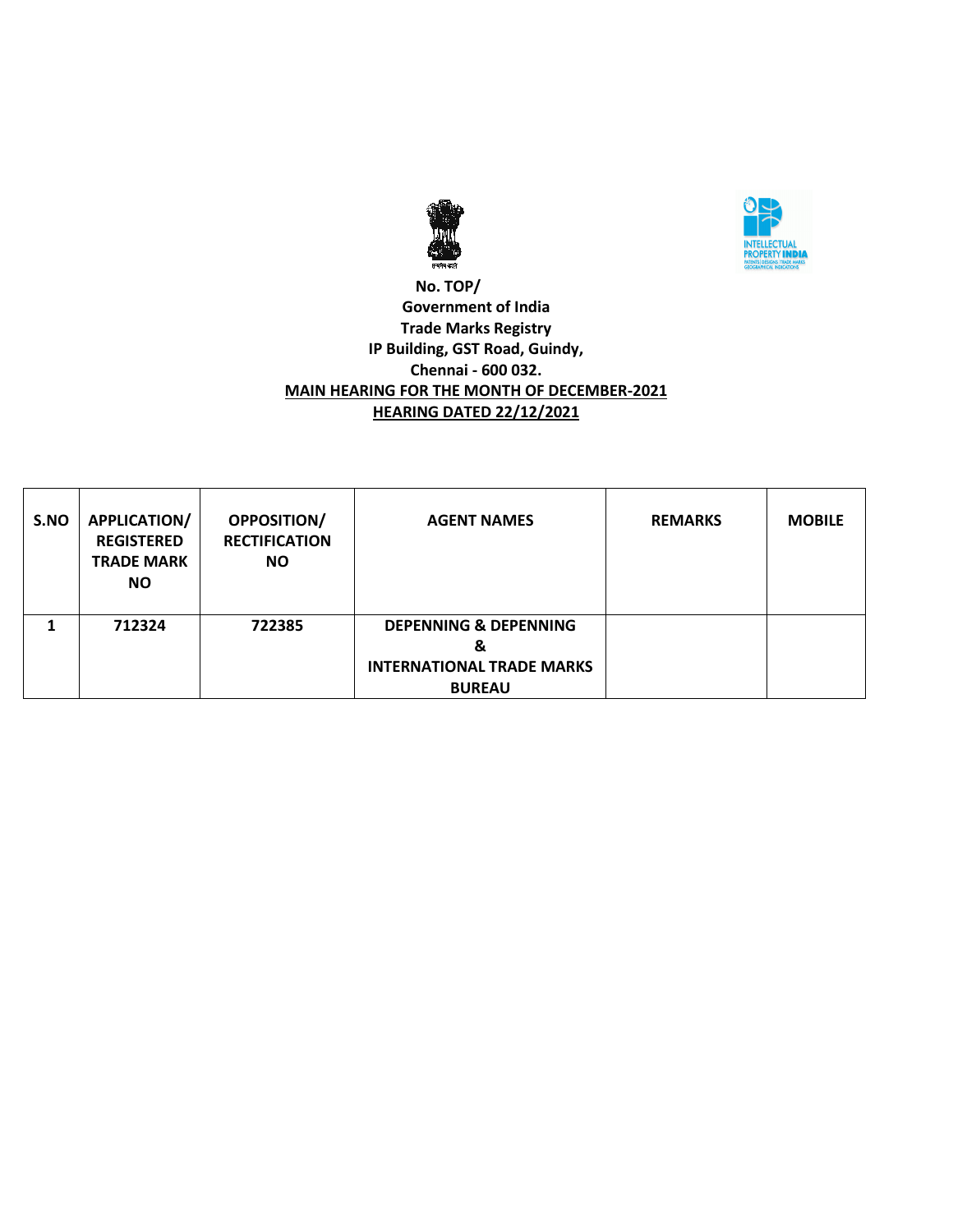



#### **No. TOP/ Government of India Trade Marks Registry IP Building, GST Road, Guindy, Chennai - 600 032. OPPOSITION HEARING (TM-5-DELAY, TM-6 DELAY, RULE 45(1) DELAY, RULE 45(1) NOT FILED, RULE 46(1) DELAY, RULE 46(1) NOT FILED & REVIEW PETITION FOR THE MONTH OF DECEMBER -2021 HEARING DATED 22/12/2021**

| S.NO           | APPLICATION/<br><b>REGISTERED</b><br><b>TRADE MARK</b><br><b>NO</b> | OPPOSITION/<br><b>RECTIFICATION</b><br><b>NO</b> | <b>AGENT NAMES</b>                                                    | <b>REMARKS</b> | <b>MOBILE</b> |
|----------------|---------------------------------------------------------------------|--------------------------------------------------|-----------------------------------------------------------------------|----------------|---------------|
| $\mathbf{1}$   | 3893410                                                             | 966019                                           | <b>RAO &amp; RAO</b><br>&<br><b>Y.J.TRIVEDI &amp; CO</b>              |                |               |
| $\overline{2}$ | 3921298                                                             | 970170                                           | <b>VANCHINATHAN</b><br>&<br><b>ANZAR MA</b>                           |                |               |
| 3              | 3910326                                                             | 968962                                           | <b>ARJUN T.BHAGAT &amp; CO</b><br>&<br><b>GROVER &amp; ASSOCIATES</b> |                |               |
| 4              | 3967031                                                             | 967934                                           | <b>L.R.SWAMI CO</b><br>&<br><b>IPR LAW ASSOCIATES</b>                 |                |               |
| 5              | 1951416                                                             | 966900                                           | <b>RAO &amp; RAO</b><br>&<br><b>H.P.ASSOCIATES</b>                    |                |               |
| 6              | 3818405                                                             | 954735                                           | <b>NADAR VENNILA</b><br>&<br><b>PARKAR &amp; PARKAR</b>               |                |               |
| $\overline{7}$ | 2967053                                                             | 967932                                           | <b>L.R.SWAMI CO</b><br>&<br><b>IPR LAW ASSOCIATES</b>                 |                |               |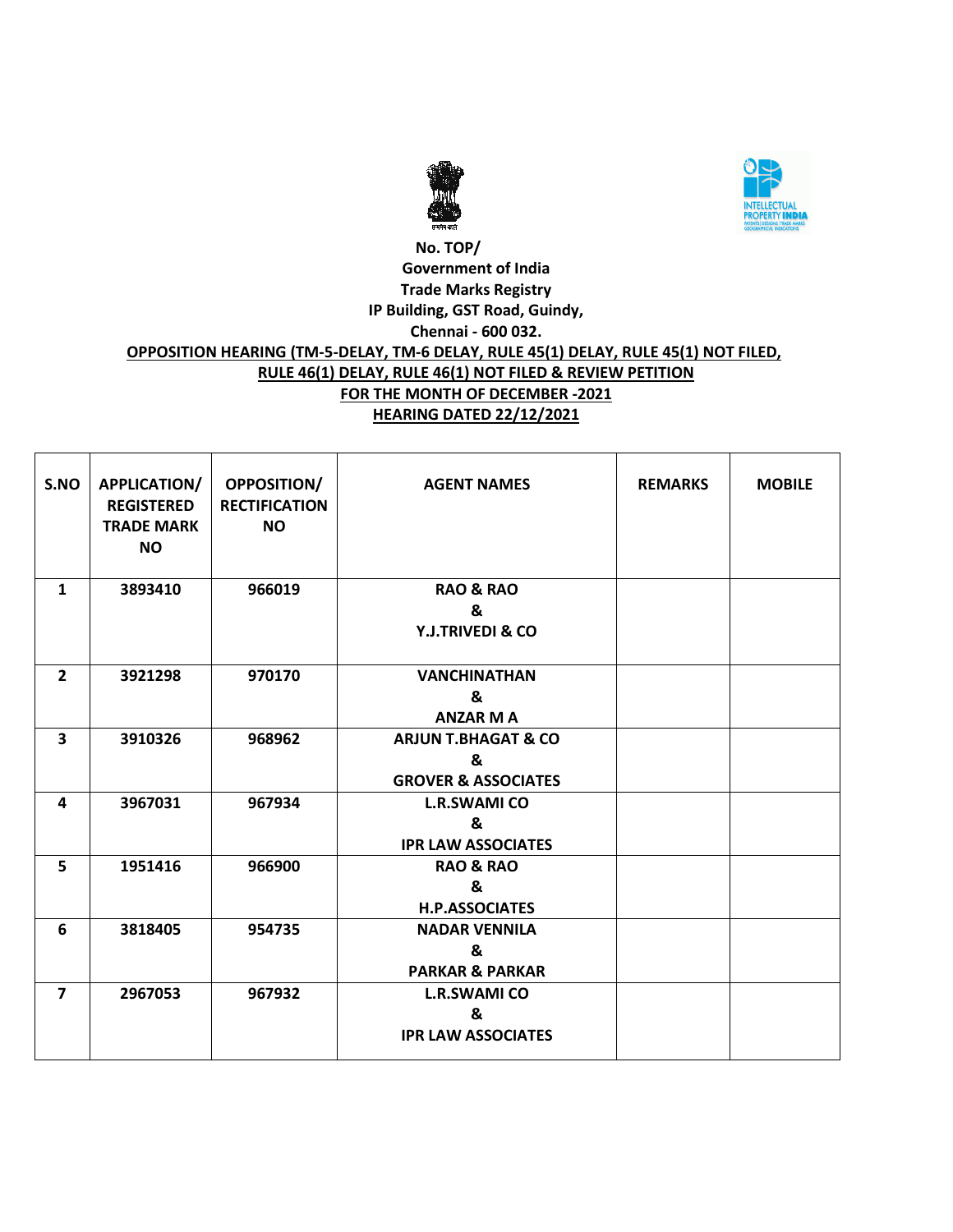| S.NO | APPLICATION/<br><b>REGISTERED</b><br><b>TRADE MARK</b><br><b>NO</b> | <b>OPPOSITION/</b><br><b>RECTIFICATION</b><br><b>NO</b> | <b>AGENT NAMES</b>                                                       | <b>REMARKS</b> | <b>MOBILE</b> |
|------|---------------------------------------------------------------------|---------------------------------------------------------|--------------------------------------------------------------------------|----------------|---------------|
| 8    | 3910259                                                             | 970103                                                  | <b>VANCHINATHAN</b><br>&<br><b>GROVER &amp; ASSOCIATES</b>               |                |               |
| 9    | 3822187                                                             | 955745                                                  | LE INTELLIGENSIA<br>&<br><b>LAW AND RIGHTS</b><br><b>ADVOCATE</b>        |                |               |
| 10   | 2955273                                                             | 966438                                                  | <b>ABRAHAM CHERIAN P</b><br>&<br><b>ANM GLOBAL INC</b>                   |                |               |
| 11   | 3237490                                                             | 966442                                                  | <b>LAW AND RIGHTS</b><br><b>ADVOCATE</b><br>&<br><b>KHAITAN &amp; CO</b> |                |               |
| 12   | 3898555                                                             | 966439                                                  | PUVVULA VINAY KUMAR<br>&<br><b>ANM GLOBAL INC</b>                        |                |               |
| 13   | 2780626                                                             | 969121                                                  | <b>IPR LAW ASSOCIATES</b><br>&<br><b>MADHUSUDAN PUTTA</b>                |                |               |
| 14   | 3075965                                                             | 969602                                                  | <b>PREM RAJA KUMARI</b><br>&<br><b>ANM GLOBAL INC</b>                    |                |               |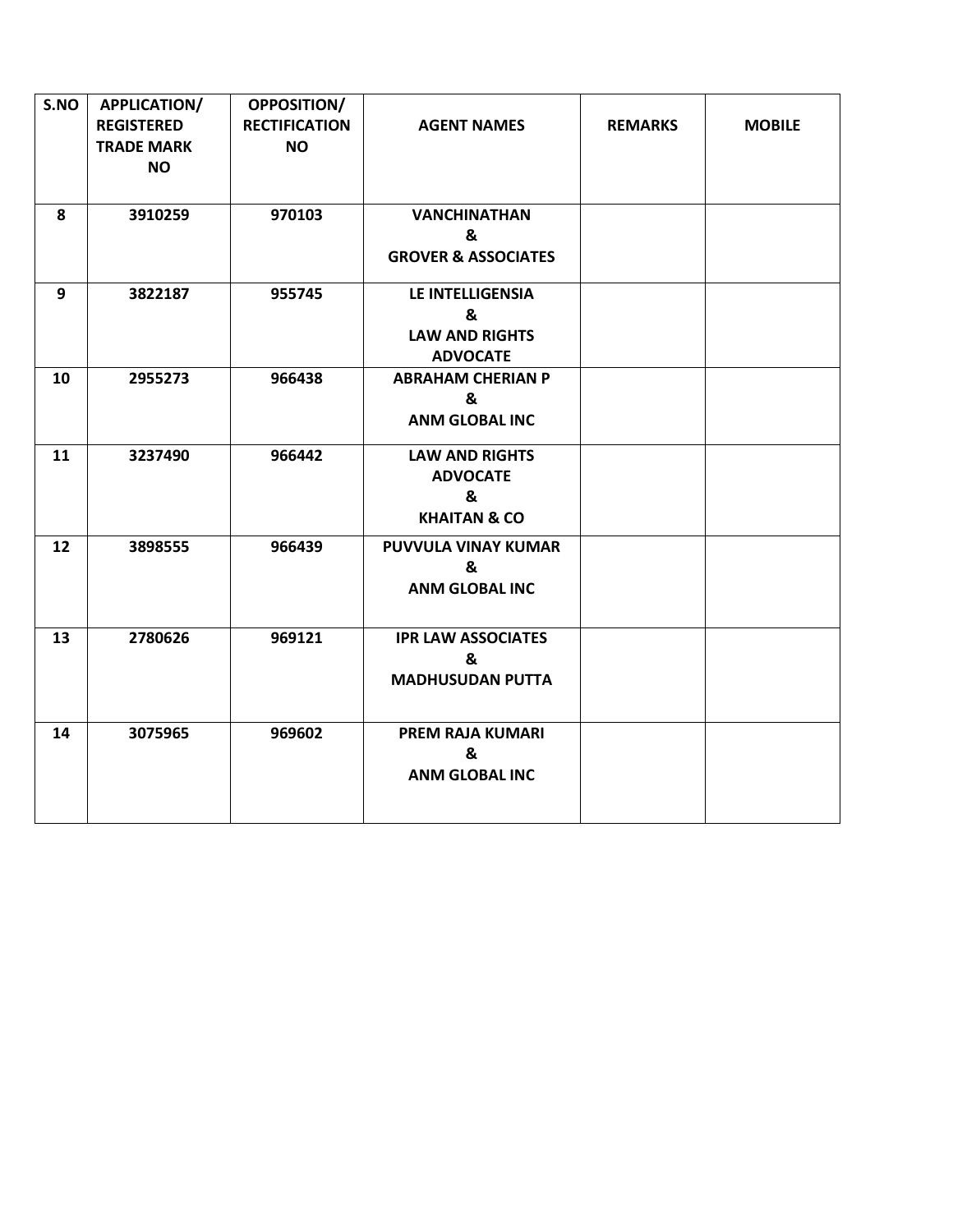



### **No. TOP/ Government of India Trade Marks Registry IP Building, GST Road, Guindy, Chennai - 600 032. MAIN HEARING FOR THE MONTH OF DECEMBER-2021 HEARING DATED 23/12/2021**

| S.NO | APPLICATION/<br><b>REGISTERED</b><br><b>TRADE MARK</b><br>NO. | <b>OPPOSITION/</b><br><b>RECTIFICATION</b><br><b>NO</b> | <b>AGENT NAMES</b> | <b>REMARKS</b> | <b>MOBILE</b> |
|------|---------------------------------------------------------------|---------------------------------------------------------|--------------------|----------------|---------------|
|      |                                                               |                                                         |                    |                |               |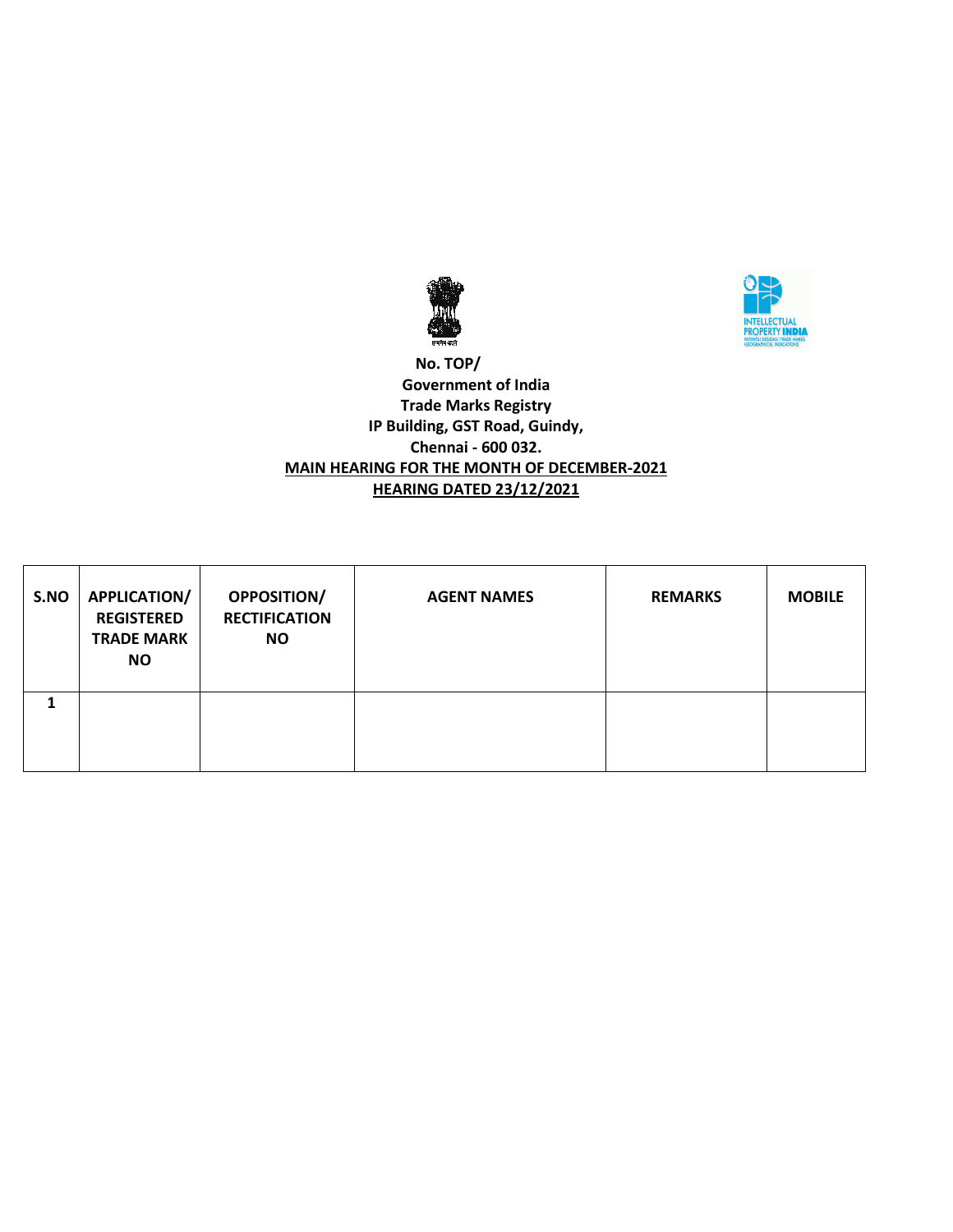



# **No. TOP/ Government of India Trade Marks Registry IP Building, GST Road, Guindy, Chennai - 600 032. OPPOSITION HEARING (TM-5-DELAY, TM-6 DELAY, RULE 45(1) DELAY, RULE 45(1) NOT FILED, RULE 46(1) DELAY, RULE 46(1) NOT FILED & REVIEW PETITION FOR THE MONTH OF DECEMBER -2021 HEARING DATED 23/12/2021**

| S.NO                    | <b>APPLICATION/</b><br><b>REGISTERED</b><br><b>TRADE MARK</b><br><b>NO</b> | <b>OPPOSITION/</b><br><b>RECTIFICATION</b><br><b>NO</b> | <b>AGENT NAMES</b>             | <b>REMARKS</b> | <b>MOBILE</b> |
|-------------------------|----------------------------------------------------------------------------|---------------------------------------------------------|--------------------------------|----------------|---------------|
| $\mathbf{1}$            | 3772469                                                                    | 1004704                                                 | <b>VANCHINATHAN</b>            |                |               |
|                         |                                                                            |                                                         | &                              |                |               |
|                         |                                                                            |                                                         | <b>R.R.SHAH &amp; CO</b>       |                |               |
| $\overline{2}$          | 3806144                                                                    | 1011864                                                 | <b>LAW PROTECTORS</b>          |                |               |
|                         |                                                                            |                                                         | &                              |                |               |
|                         |                                                                            |                                                         | <b>TRADE MARK REGISTRATION</b> |                |               |
|                         |                                                                            |                                                         | <b>BUREAU</b>                  |                |               |
| $\overline{\mathbf{3}}$ | 3806144                                                                    | 1016169                                                 | <b>LAW PROTECTORS</b>          |                |               |
|                         |                                                                            |                                                         | &                              |                |               |
|                         |                                                                            |                                                         | <b>TAJ TRADE MARK</b>          |                |               |
| 4                       | 3803464                                                                    | 1011284                                                 | <b>C.PRAKASH</b>               |                |               |
|                         |                                                                            |                                                         | &                              |                |               |
|                         |                                                                            |                                                         | <b>V.A.ASSOCIATES</b>          |                |               |
| 5                       | 3663866                                                                    | 1003336                                                 | <b>MAHESH CHOWDHARY</b>        |                |               |
|                         |                                                                            |                                                         | &                              |                |               |
|                         |                                                                            |                                                         | <b>Y.J.TRIVEDI &amp; CO</b>    |                |               |
| 6                       | 3665536                                                                    | 1000604                                                 | <b>C.MANGAYARKARASI</b>        |                |               |
|                         |                                                                            |                                                         | &                              |                |               |
|                         |                                                                            |                                                         | <b>VISHESH AND ASSOCIATES</b>  |                |               |
| $\overline{\mathbf{z}}$ | 3721353                                                                    | 1008371                                                 | <b>V.JAYACHANDRAN</b>          |                |               |
|                         |                                                                            |                                                         | &                              |                |               |
|                         |                                                                            |                                                         | <b>TRADE MARK REGISTRATION</b> |                |               |
|                         |                                                                            |                                                         | <b>BUREAU</b>                  |                |               |